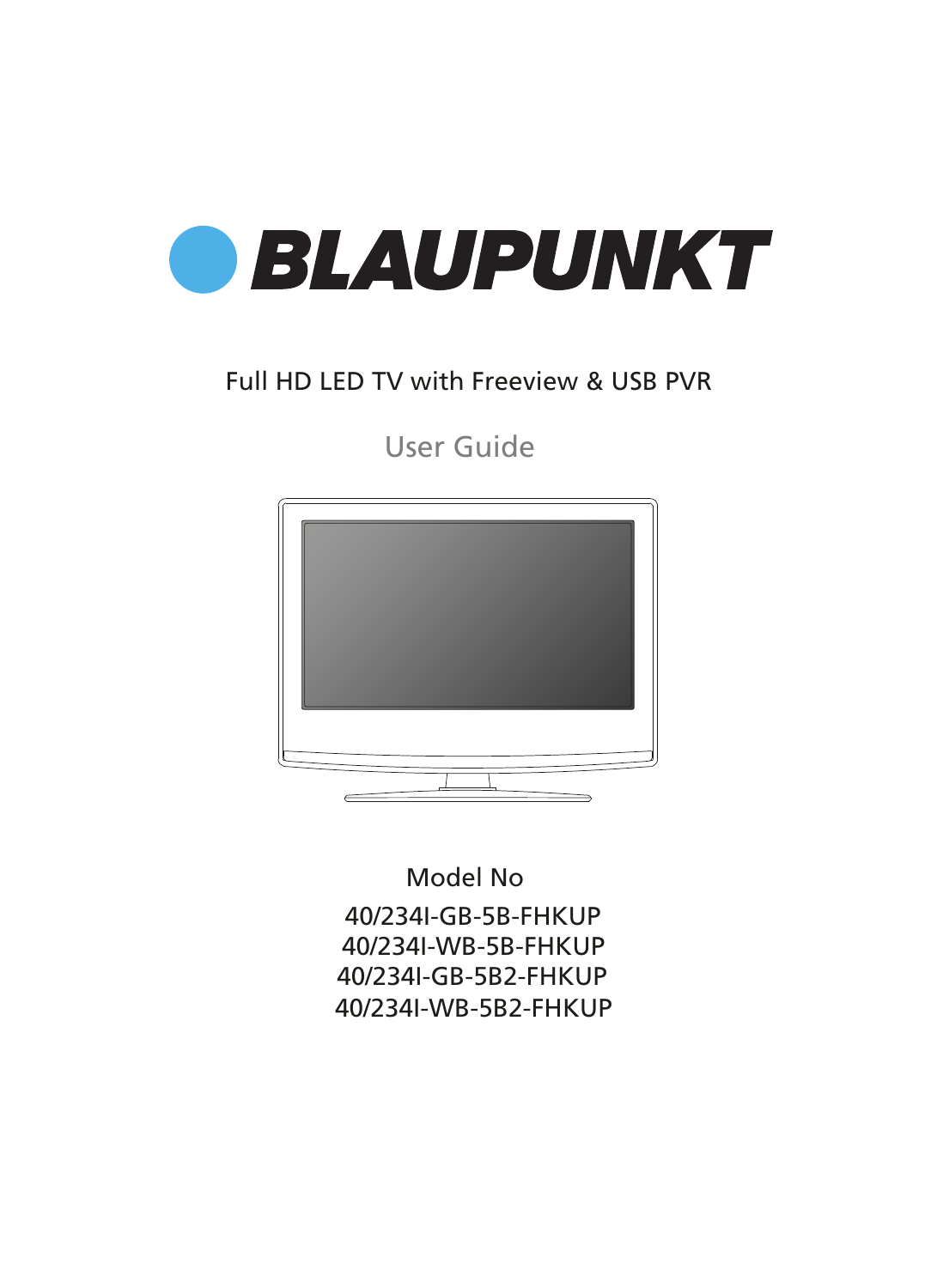# **IMPORTANT SAFETY INSTRUCTIONS**



Please read these instructions. All the safety and operating instructions should be read before the appliance is operated.

### Warnings

- To reduce the risk of fire, electric shock or damage to the television, do not expose it to dust, rain or moisture, or place any objects filled with liquids on or near the television.
- Do not place the television in a confined space, ensure that nothing can obstruct the ventilation openings at the rear of the television.

To prevent spread of fire, keep candles or other open flames away from this product at all times



• Dispose of this television and any components including batteries in an environmentally friendly manner. If in doubt, please contact your local authority for details of recycling.

### Safety

- For your safety, this appliance is fitted with a fused moulded 3 pin mains plug. Should the fuse need to be replaced, ensure that any replacement is of the same amperage and approved with the BSI mark.
- Never try and replace the mains plug unless you have adequate qualifications and are legally authorised to do so. In the event that a replacement Mains cable is required, contact the manufacturer for a suitable replacement.
- Never use the television if it is damaged in any way.
- Always place the television on a flat level surface avoiding anywhere which may be subject to strong vibration.
- Ensure the television is not placed on top of the power cable as the weight of the television may damage the cable and cause a safety hazard.
- Never place mobile phones, speakers or any other device which may cause magnetic or radio interference with the television. If interference is apparent, move the device causing the interference away from the television.
- To disconnect the apparatus from the mains, please use the switch located on the underside/ rear of the TV. The switch shall remain readily operable.
- When installing on a wall, ensure the TV is at least 5cm from the wall for ventilation
- Ensure that the power switch on the unit and the power plug are always easily accessible.

WARNING: Excessive noise when using earphones and headphones can cause a loss of hearing.

### Maintenance

- To clean this unit, wipe with a soft, dry cloth. If the surfaces are extremely dirty, use a soft cloth dipped in a soap and water solution or a weak detergent solution.
- Never use alcohol, paint thinner or benzene to clean this unit.
- Before using a chemically treated cloth, read the instructions that came with the cloth carefully.

**CAUTION:** If water or other liquid enters the television through the display panel surface, a malfunction may occur.



### Packaging

- The safest way to transport your item is in the original box/packaging - please save your packaging for this.
- You will need original box/packaging in the event of warranty/service repair or support. We are unable to carry out warranty/service if you are unable to package it correctly.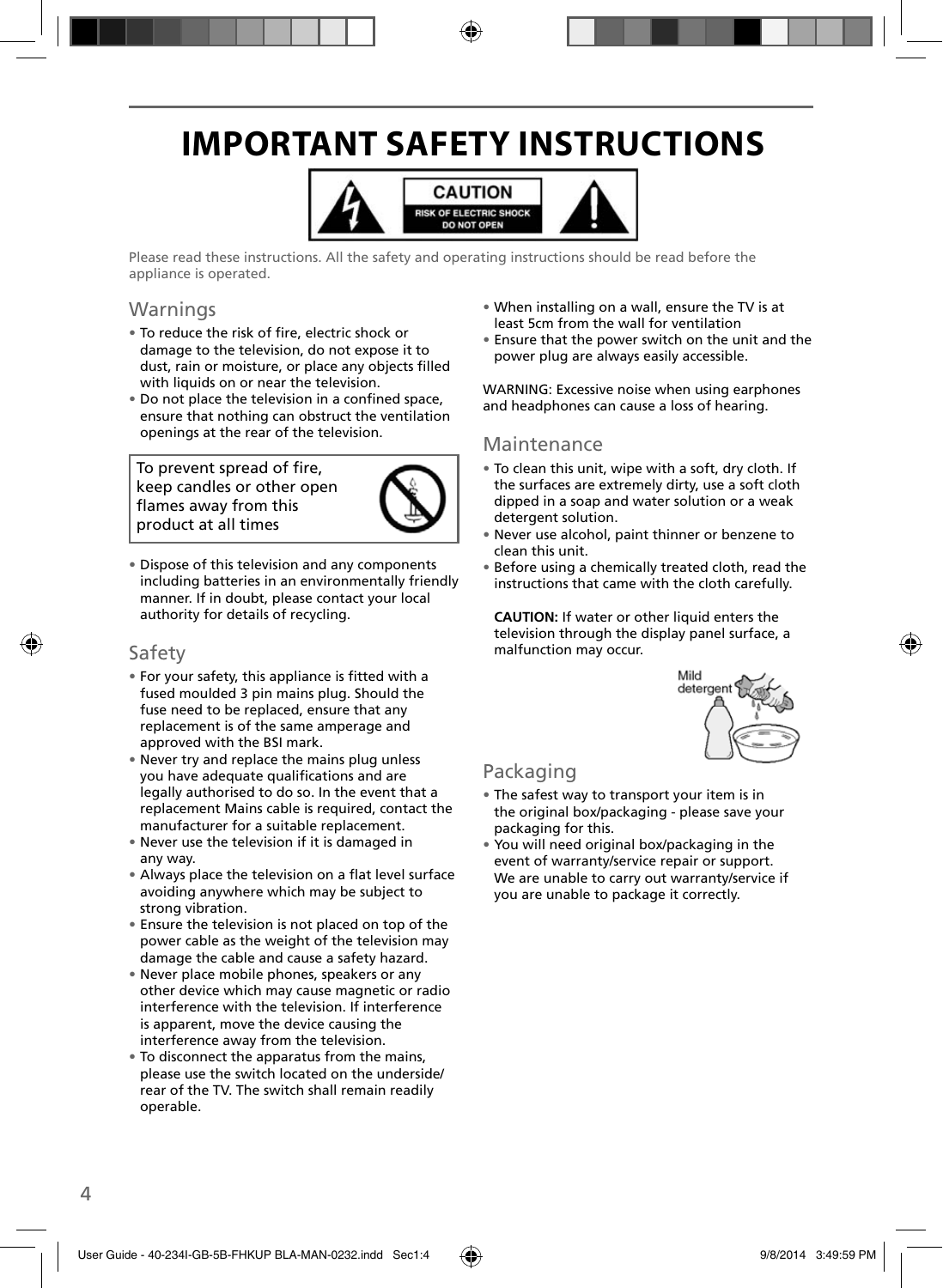# **IMPORTANT SAFETY INSTRUCTIONS**



Please read these instructions. All the safety and operating instructions should be read before the appliance is operated.

Important Information Regarding Use of Video Games, Computers, Captions or Other Fixed Image Displays

The extended use of fixed image program material can cause a permanent "shadow image" on the LCD/LED panel.

This background image is viewable on normal programs in the form of a stationary fixed image. This type of irreversible LCD/LED panel deterioration can be limited by observing the following steps:

- 1. Reduce the brightness/contrast setting to a minimum viewing level.
- 2. Do not display the fixed image for extended periods of time.
- 3. Turn the power off when not in actual use.

Examples of images that you need to watch out for are as follows (this is not an exhaustive list):

- TV Channel Logos: e.g. Shopping channel logos and pricing displays-especially if they are bright and stationary. Moving or low-contrast graphics are less likely to cause ageing of the screen.
- Time Displays
- Teletext: Do not view a stationary page for a long period of time
- TV/DVD Menus: e.g. Listings of DVD disc content
- Pause Mode: Do not leave the TV in pause mode for long periods of time, e.g. When watching DVDs or videos.

**Important** - Once 'shadow image/screen burn' occurs, it will never disappear and is not repairable under warranty.

How do I dispose of this product?

UK: Waste electrical products should not be disposed of with household waste. Separate disposal facilities exist. For your nearest facilities, please see www.recycle-more.co.uk or in store for details.

ROI: Waste electrical products should not be disposed of with household waste. Separate disposal facilities exist. Check with your Local Authority or retailer for recycling advice.

#### **Batteries**

• Do not expose batteries to high temperatures, excessive heat, prolonged sunshine or fire as this may cause leakage, explosion or ignition.



- Observe the correct polarity when inserting batteries.
- Do not use different types of batteries together or mix old and new batteries.
- Dispose of batteries in an environmentally friendly way.
- Certain regions may regulate the disposal of batteries. Please consult your local authority.



Cd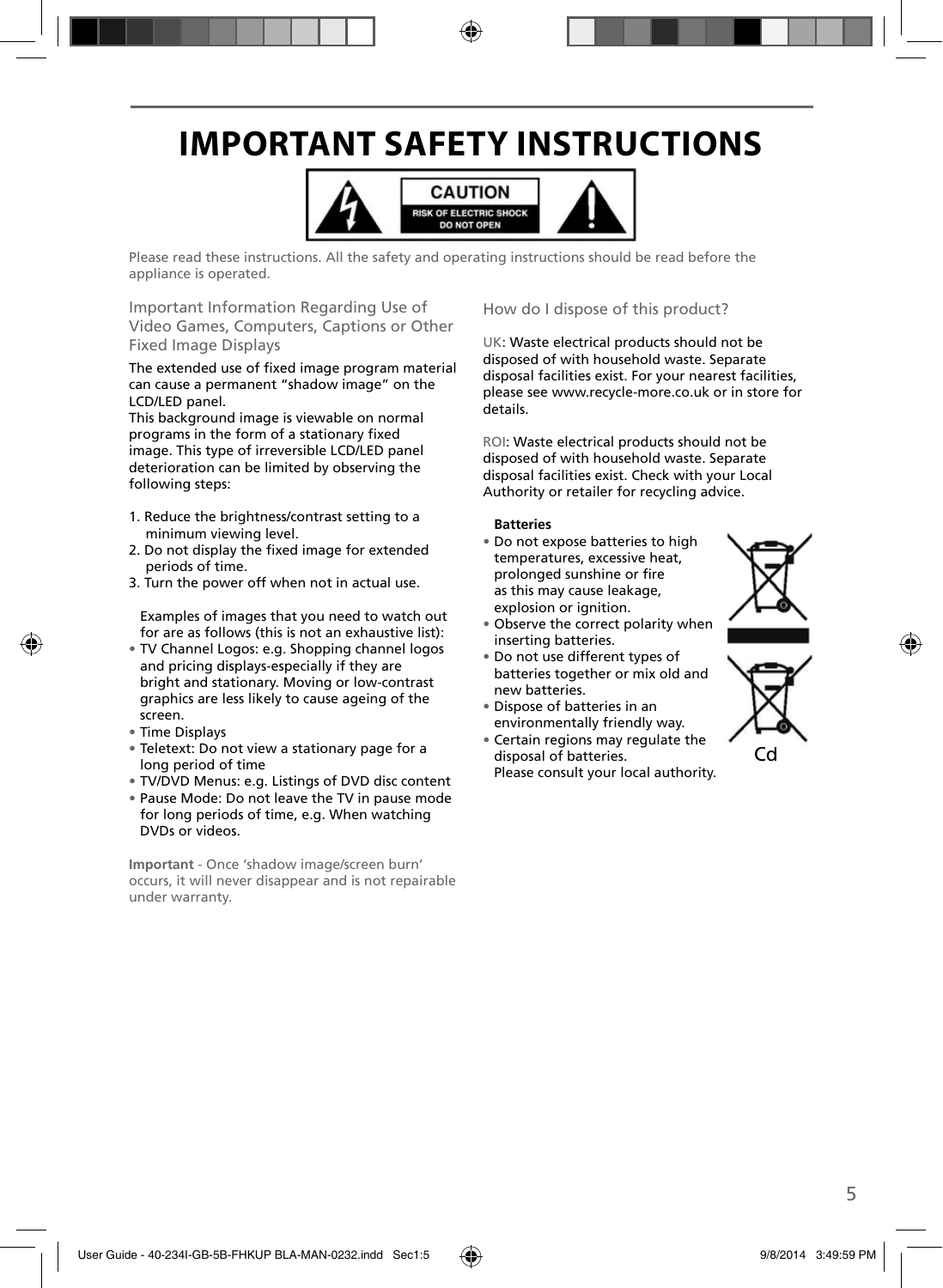# **CONTENTS**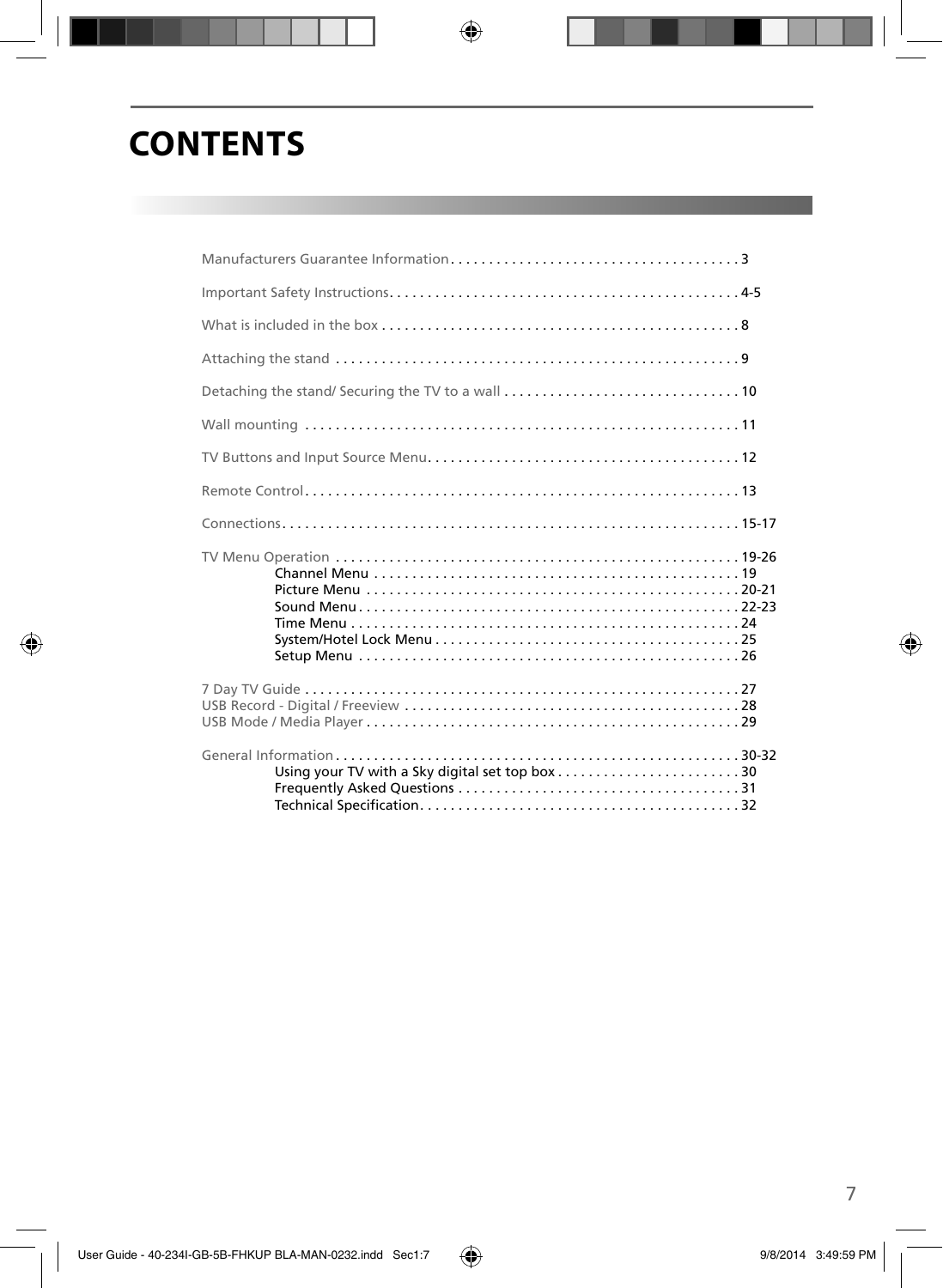# **WHAT IS INCLUDED IN THE BOX**

### Accessories

Included with this TV are the following accessories

#### 1 x User Guide



#### 1 x Quick Start Guide

Quick Start Guide

# 1 x Remote Control



2 x AAA Batteries



1 x Mini Component / YPbPr





1 x RF Cable



1 x SCART to AV cable



1 x Stand plus screws



Please save your packaging as you will need this in the event of warranty/service repair or support. We are unable to carry out warranty/service if you are unable to package it correctly. The safest way to package your item in the event of warranty/service repair is in it's original box/packaging.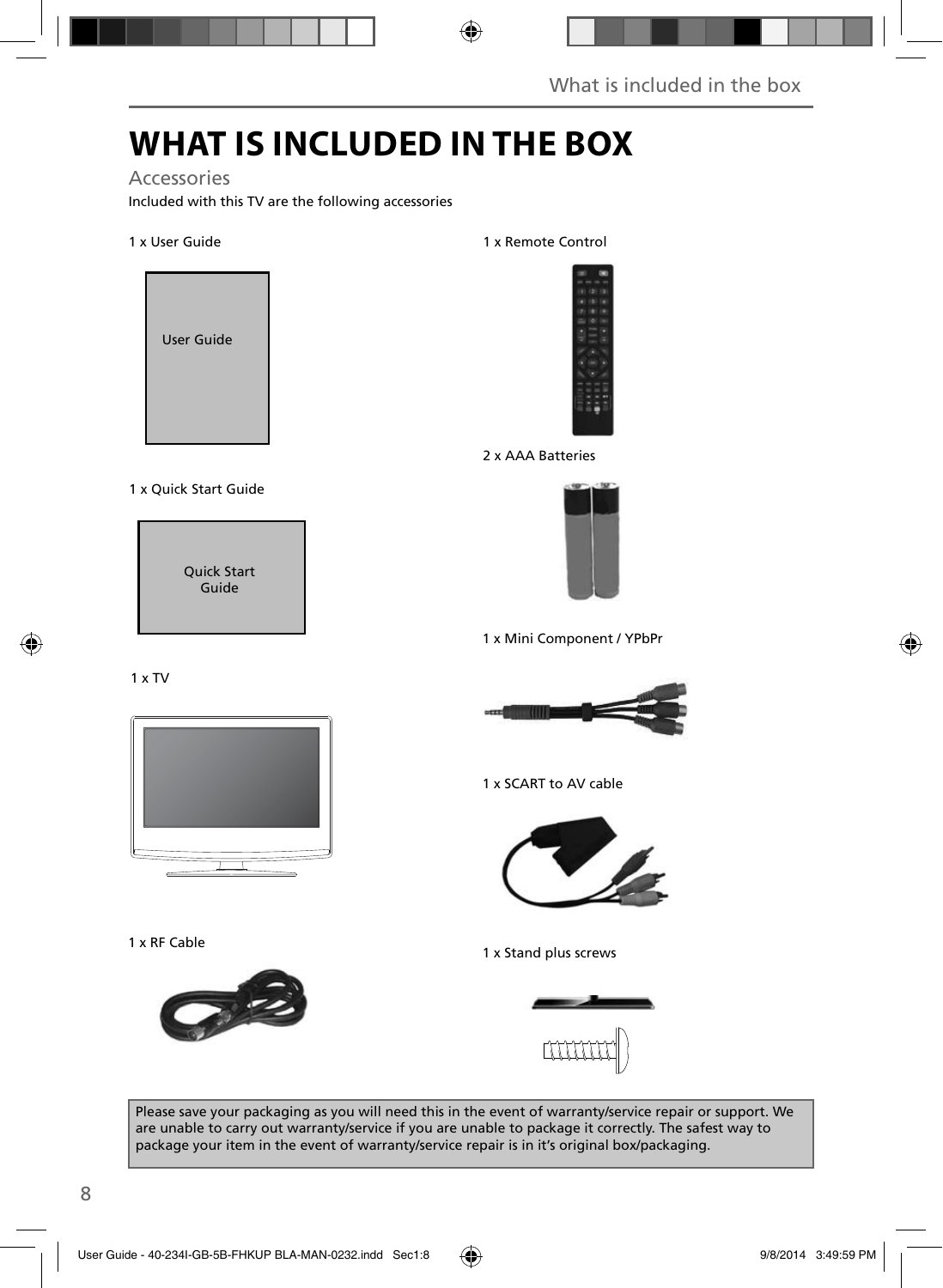# **ATTACHING THE STAND**

### Attaching the stand

To complete the stand installation you will require a cross head screw driver

Screws that are included.



Used for attaching the stand neck to the TV (fig.1)

**6 x** ST (4x14) **5 x** ST (3.7x18) Used for attaching the stand base to the stand neck (fig.3)



(fig.1) Attach the stand neck to the rear of the TV set using the 6 x ST(4x14) screws provided.



#### (fig.2) Peel off the protective plastic cover then attach the stand base to the stand neck.

When securing the self-tapping screws into the base of the stand (on first installation) the screws will be naturally tight as they are creating a thread in the plastic of the stand neck in order to support a TV of this size.

a) Ensure the cross head screw driver tip fits correctly into the head of the screw and that it is not too big or small.

**b)** Screw in all screws individually and partially before tightening all of the screws individually and partially until they are fully inserted.

**c)** If they become very tight try loosening them slightly and then retightening them once again as this will continue the process of creating the thread for the screws.

(fig.3) Secure the base to the neck by using the 5 x ST(3.7x18) screws provided.



3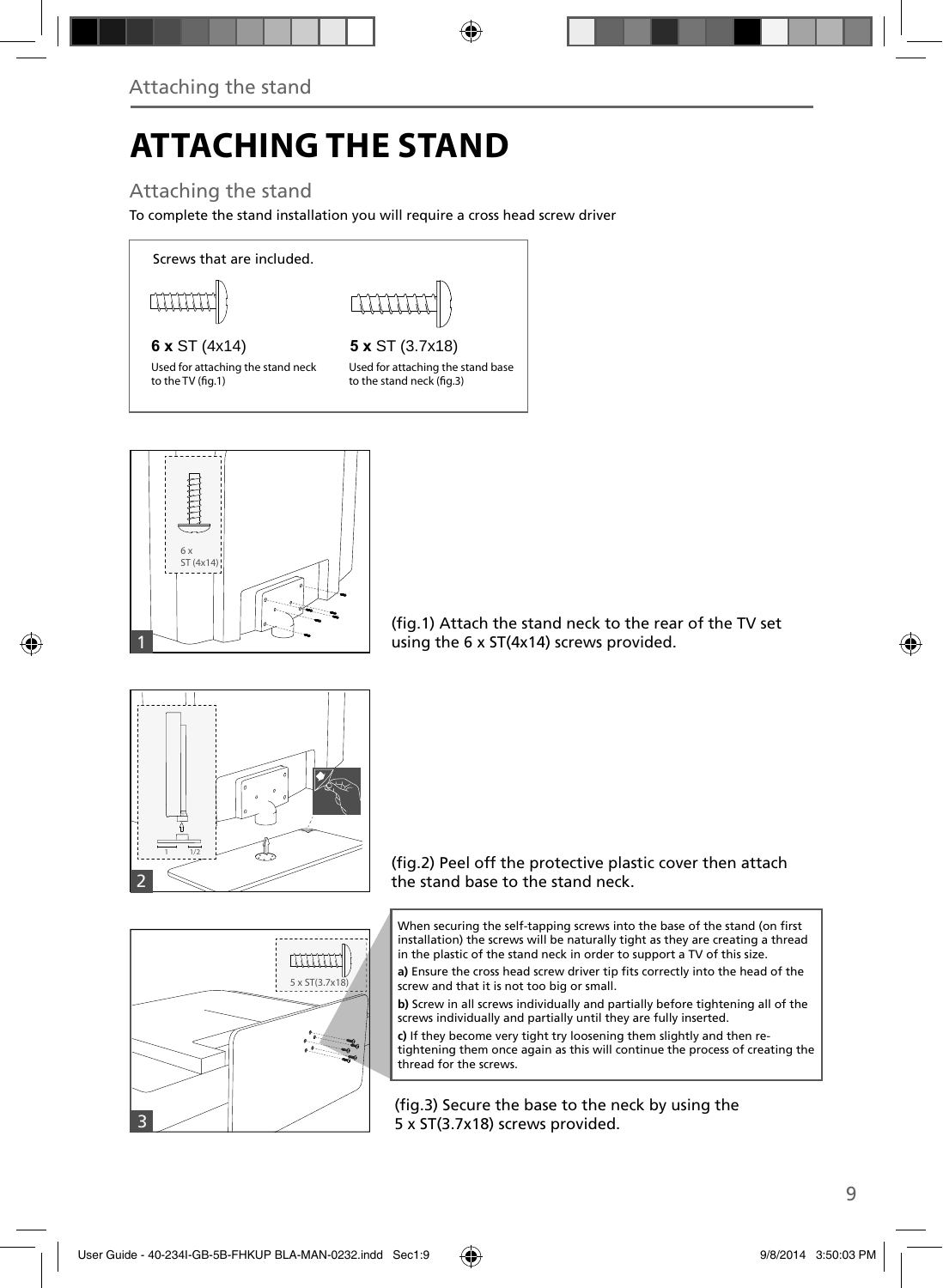# **DETACHING THE STAND**

### Detaching the stand

Remove the screws highlighted then remove the stand base and neck from the rear of the TV set.



### Securing the TV to a Wall

For maximum security in the home when using a TV with its stand anti-tip straps should be fitted. These are available from supermarket websites and other websites and are an easy, inexpensive and effective way of ensuring your TV stays safely upright. Straps are designed to be attached to the rear of the TV and then tethered to the wall of the furniture the TV is stood on, if wood. (The 2 images should appear underneath this text).

Note - Please ensure that children do not climb on the TV set.

**A)** Using one or both of the top wall-mounting holes and screws (the screws are already supplied in the wall mounting holes) fasten one end of the fastening cord/s to the TV.



**B)** Secure the other end of the fastening cord/s to your wall. (you will need screws/fixings suitable for your wall type - available separately from most DIY stores).



The Royal Society for the Prevention of Accidents is urging people to take care with flat-screen televisions.

RoSPA stated in 2010 that "Toddlers are particularly at risk of pulling flat-screen televisions on to themselves. They are unsteady on their feet and are attracted by colourful television images." The risk is increased as televisions become lighter.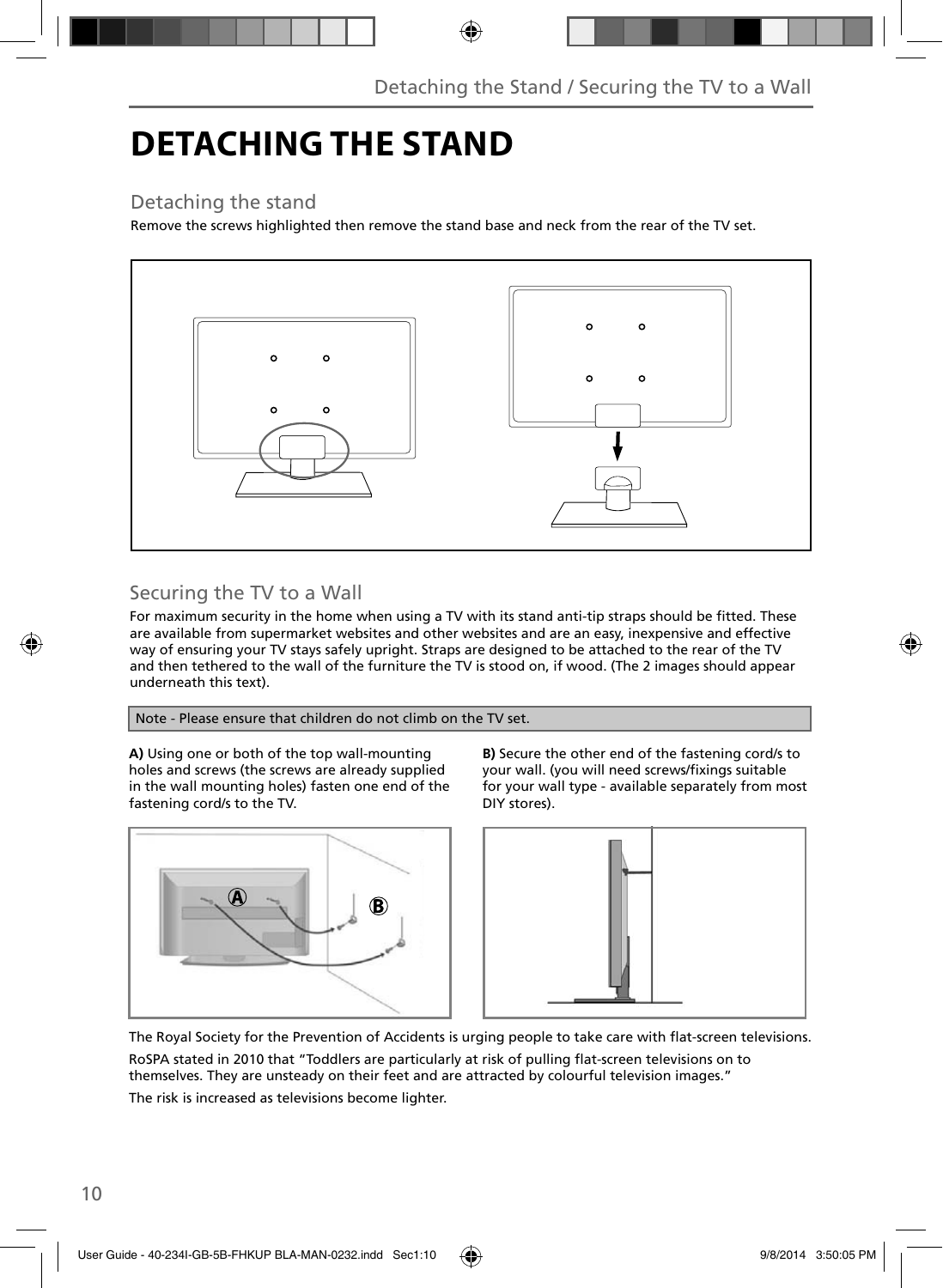# **WALL MOUNTING**

Wall mounting the TV

IMPORTANT - Before drilling any holes in the wall ensure you are not drilling where there could be any electric wires, water or gas pipes.



1) Remove the four screws highlighted that are supplied in the wall mounting holes.

2) The wall mount can now be easily attached to the mounting holes on the rear of the TV.

For optimum viewing, if wall mounting the TV higher than eye level, the TV should be tilted downwards so that the TV's screen is 'face on'. See fig 1 and 2.

For VESA wall mounting information please refer to the Technical Specification page.

Important – If wall mounting this TV, only use the screws already provided in the wall mounting holes. Using other screws which are longer could cause irreparable damage to internal parts.

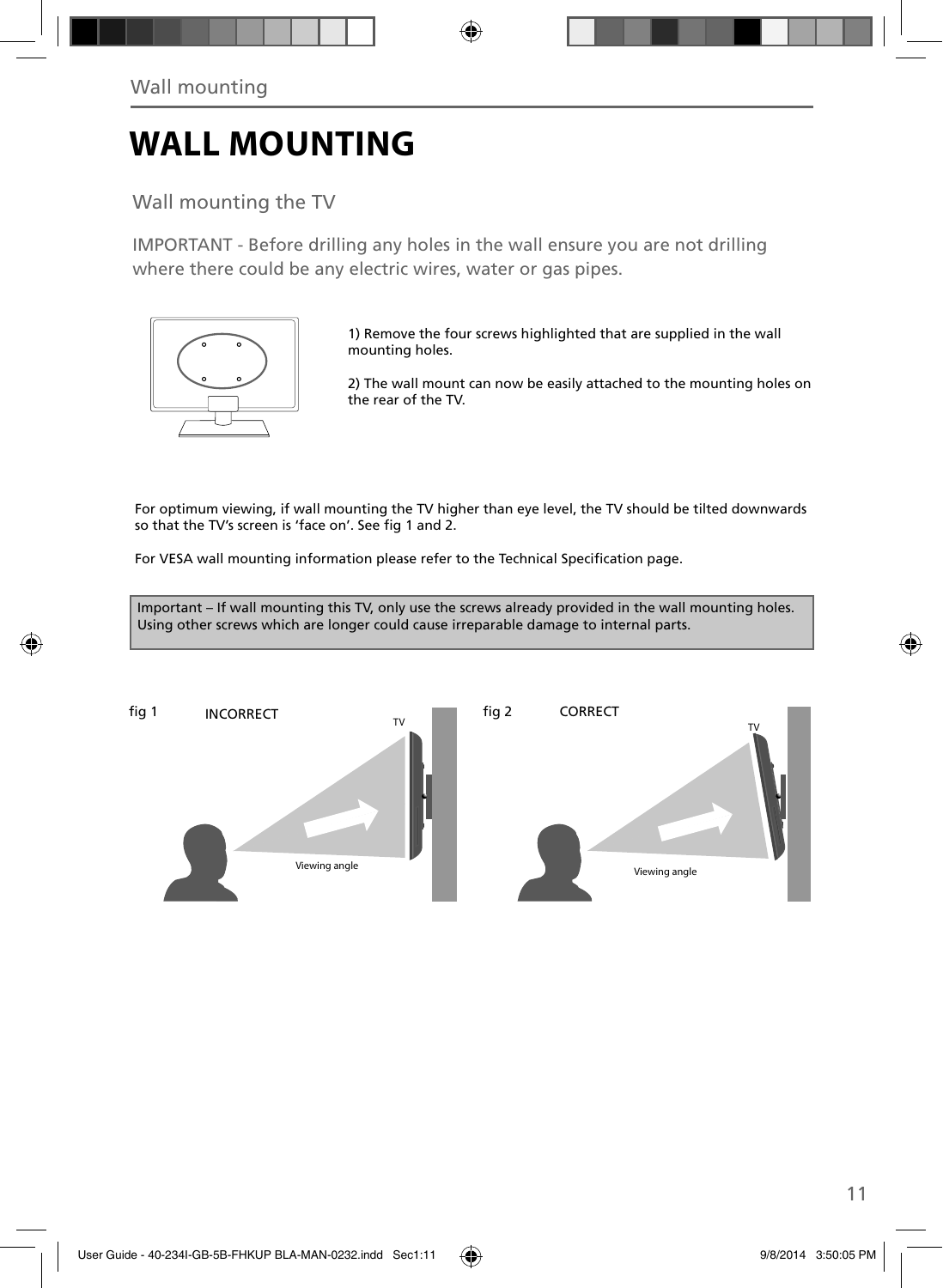# **TV BUTTONS & SOURCE MENU**



- Volume up and menu right 1
- 2 Volume down and menu left
- **B** Programme/Channel up and menu up
- Programme/Channel down and menu down 4
- Displays Menu/OSD 5
- 6) Displays the input source menu
- 7 Standby Power On/Off

### Choosing Mode Input/Source

To switch between the different input/ connections.

A) Using the buttons on the remote control:

1) Press [SOURCE] - The source menu will appear. 2) Press  $[V]$  or  $[\Lambda]$  to select the input you require. 3) Press [OK].

- B) Using the buttons on the Television:
- 1) Press [SOURCE].

2) Scroll up / down using CH+/ CH- buttons to the input/source you require. 3) Press Vol+ to change input/source to the one selected.



Example of Source menu depending on the TV model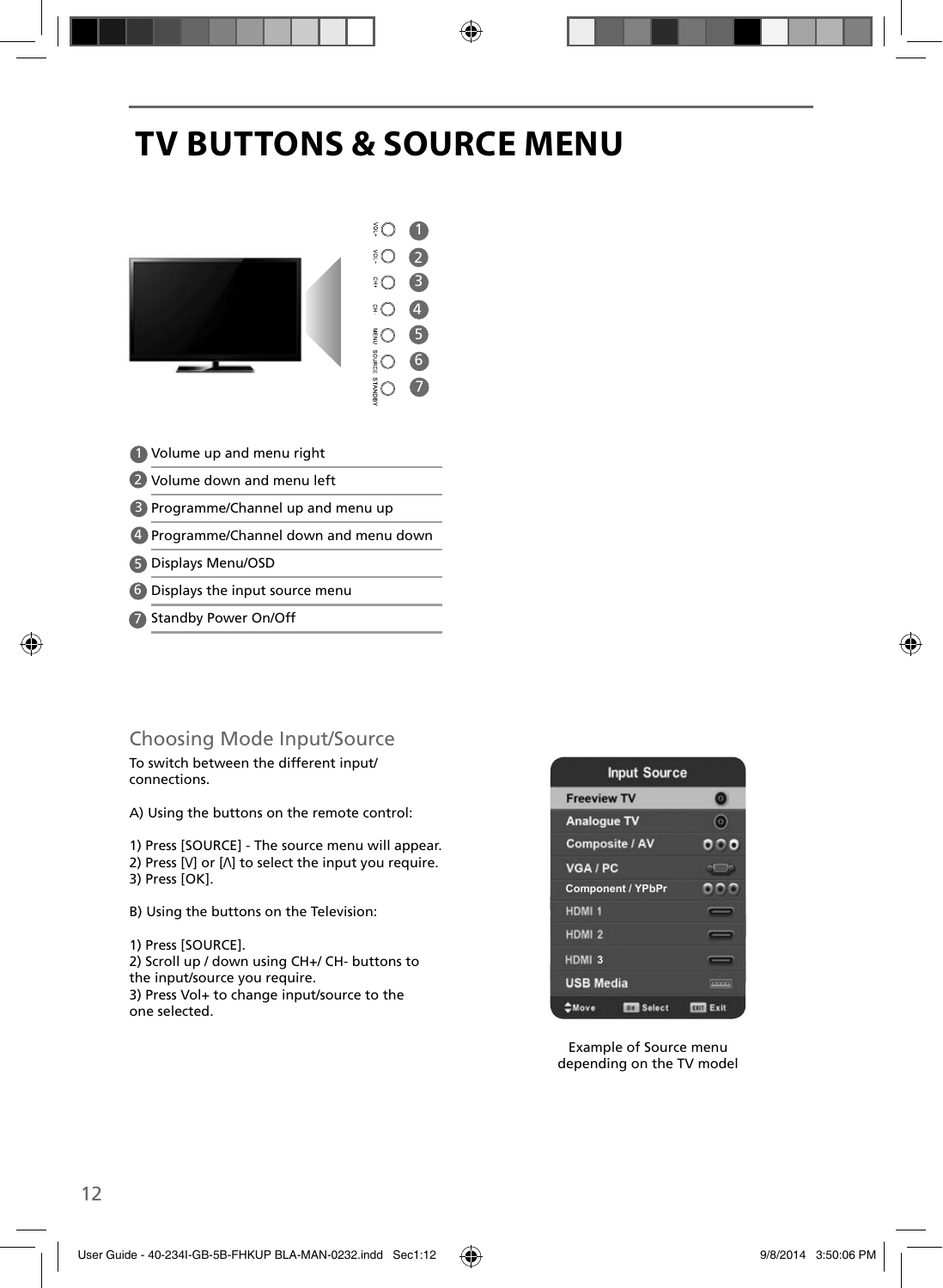### **REMOTE CONTROL**

|                     | STANDBY - Switch on TV when in standby or vice versa<br>MUTE - Mute the sound or vice versa<br>DTV - Switch to Freeview source                                                                                                                                                                                                                                                                                |  |
|---------------------|---------------------------------------------------------------------------------------------------------------------------------------------------------------------------------------------------------------------------------------------------------------------------------------------------------------------------------------------------------------------------------------------------------------|--|
| $\blacksquare$<br>ര | RADIO - Switch to radio whilst in Freeview source<br>USB - Switch to USB source<br>DVD - Switch to DVD source                                                                                                                                                                                                                                                                                                 |  |
| $\overline{2}$      | NUMBER BUTTONS - 0 - 9 to select a TV channel directly.<br>TV GUIDE - Opens the 7 Day TV Guide (Freeview mode)<br>$\mathbb{C}$ - To return to the previous channel viewed                                                                                                                                                                                                                                     |  |
| 3)                  | VOL $(+/-)$ - To increase / decrease the sound level<br>P.MODE - Scrolls through picture mode options<br>S.MODE - Scrolls through sound mode options<br>FAV - To display favourites menu<br>$CH (+/-)$ - To increase or decrease the channel being watched<br>MENU - To display OSD menu<br>EXIT - To exit all menus<br>(A/V/4/M/OK) - Allows you to navigate the on-screen menus                             |  |
|                     | and adjust the system settings to your preference<br>SOURCE - To display the input/source menu<br>INFO - Press once for now/next channel information<br>Press twice for programme information about current<br>programme                                                                                                                                                                                      |  |
| $\ket{4}$           | ASPECT - To switch the screen between the different picture<br>formats<br>SLEEP - Press repeatedly to cycle through the sleep options<br>AUDIO - To change the audio language (if available)<br>SUBTITLE - To switch the dialogue at the bottom of the screen<br>(on/off)<br>TEXT - To enter/exit Teletext (Analogue TV)<br>TEXT HOLD - Teletext mode - Hold current page which is<br>displayed (Analoque TV) |  |
| ⊚<br>⊡∩⊚            | DISPLAY - To switch off the screen when listening to radio<br>TEXT/DVD ZOOM - Zoom function for Teletext and DVD<br>DVD MENU/RECORD - Access the DVD root menu and USB<br>record function                                                                                                                                                                                                                     |  |
| య⊚⊡                 | - To restart the current chapter<br>To advance forward to the next chapter<br>• To stop the playback/Eject Disc<br>(To EJECT the disc press/hold the ■▲ button for 4 seconds)<br>n - To play in fast rewind mode<br>- To play in fast forward mode                                                                                                                                                            |  |
| DD.<br>⊡ெ⊗ி⊫        | - To play/pause<br>DVD SETUP/REC LIST - Opens up DVD Menu or Opens the list<br>of what has been previously recorded<br>GOTO - To go to a specific chapter                                                                                                                                                                                                                                                     |  |
| య⊚⊡                 | A-B - Press once to set point, press a second time to return<br>to point<br>ANGLE - Select different angle of DVD                                                                                                                                                                                                                                                                                             |  |
| య⊚⊡                 | REPEAT - To repeat playback                                                                                                                                                                                                                                                                                                                                                                                   |  |
|                     |                                                                                                                                                                                                                                                                                                                                                                                                               |  |
| ග                   | For Models with Integrated DVD players                                                                                                                                                                                                                                                                                                                                                                        |  |

For Models with PVR Function For Models with USB Playback

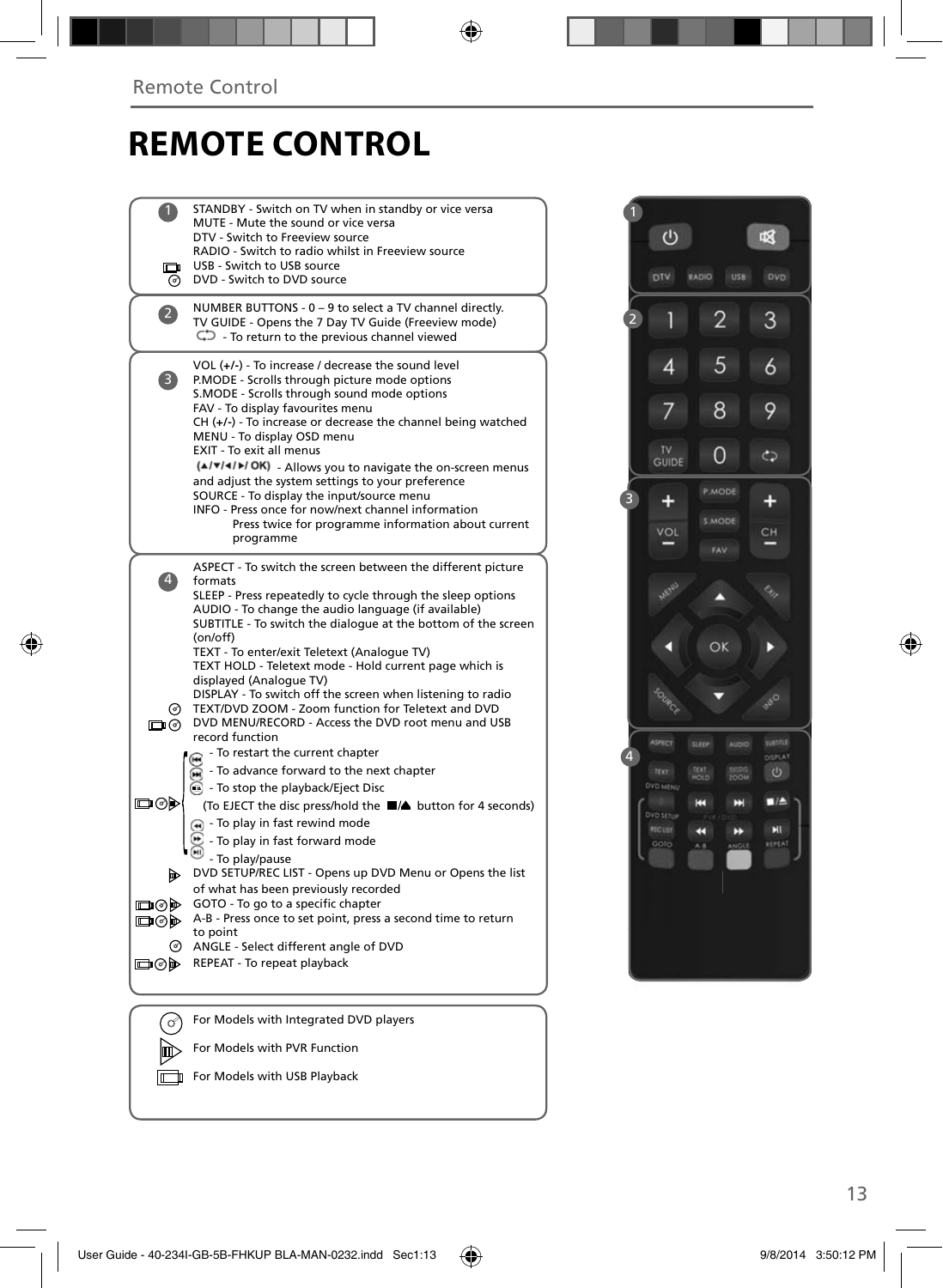# **CONNECTIONS**

CI CARD IN **B CI CAR D IN** € K M **US**  $\overline{\phantom{a}}$ **3** $\bullet$ 

| ۰<br>n          | ⋒<br>V | $\circledcirc$ | $\circledcirc$ | $\circledcirc$ | O     |       |       | $\circ$ (::::) $\circ$ | $\circ$          | ⊚    |
|-----------------|--------|----------------|----------------|----------------|-------|-------|-------|------------------------|------------------|------|
| <b>EARPHONE</b> | COAX   | <b>VIDEO</b>   |                | $\mathsf{R}$   | YPbPr | HDM 1 | HDM 2 | <b>VGA/PC IN</b>       | VGA/PC(Audio in) | RF N |
|                 |        |                |                |                |       |       |       | Œ                      |                  |      |

|    | Earphone          | Earphone Input                                                  |  |
|----|-------------------|-----------------------------------------------------------------|--|
| (B | COAX Audio Out    | Digital Coax Output                                             |  |
|    | Video             | Component / Video input                                         |  |
| D  | L/R               | L/R Audio shared for<br>Video/Composite and<br>component/ YPbPr |  |
| Е  | YPbPr             | HD input (Ypbpr)                                                |  |
|    | HDMI <sub>1</sub> | <b>HDMI</b> input                                               |  |
| G  | HDMI <sub>2</sub> | <b>HDMI</b> input                                               |  |
| н  | VGA PC            | <b>VGA-PC</b> input                                             |  |

| VGA PC Audio In | 3.5mm PC audio input    |
|-----------------|-------------------------|
| RF IN           | RF / TV Aerial Input    |
| HDMI3           | <b>HDMI</b> input       |
| <b>USB</b>      | USB port                |
| CI CARD IN      | Common Interface module |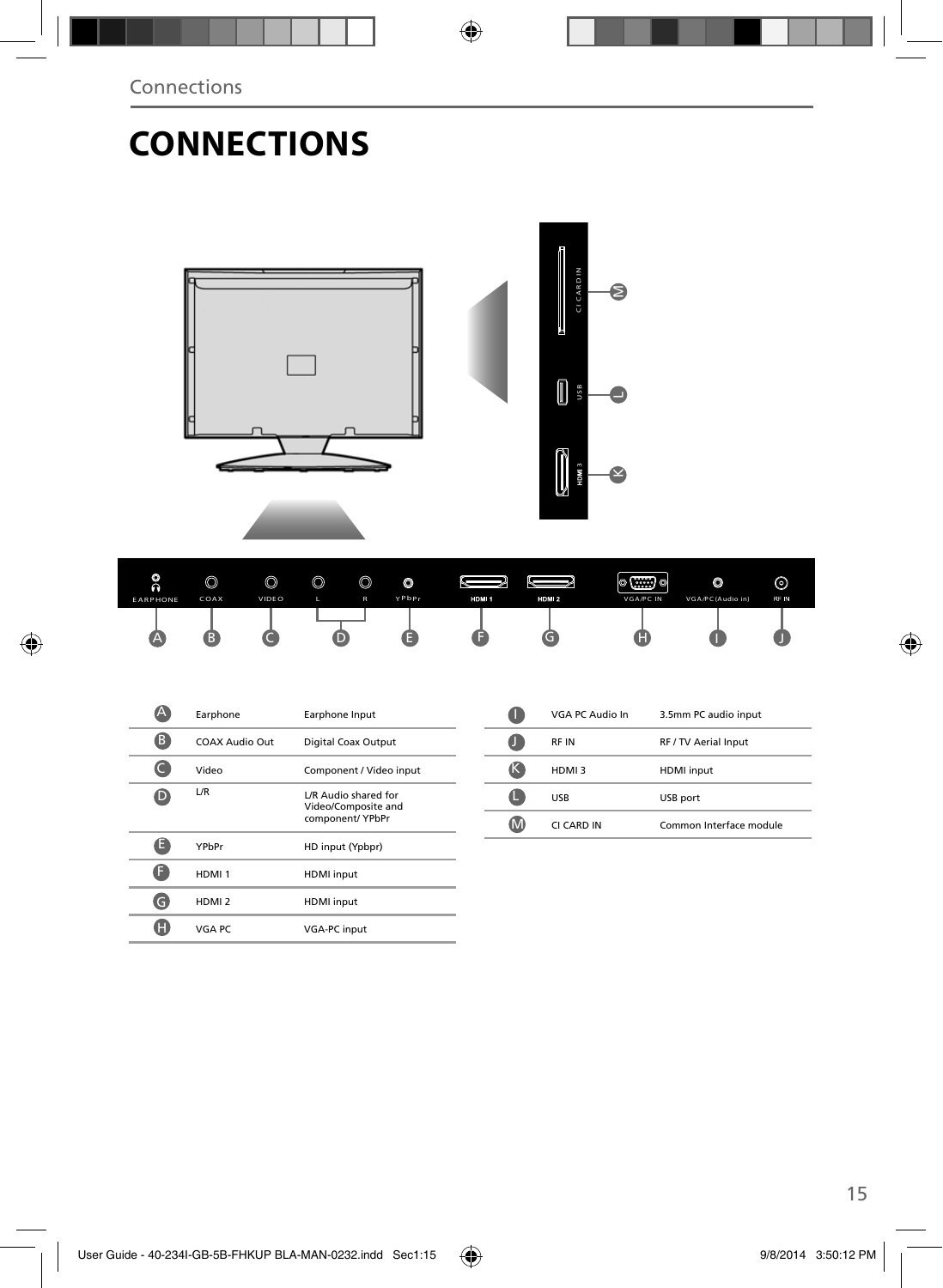# **CONNECTIONS**

Note: Connecting cables are shown for example only and may not be included. Please check 'What Is Included In The Box' page.

### Connecting to a device with Composite AV/Video output

TV Source should be set to Video



### Connecting to a device with SCART output (using SCART to AV cable)

TV Source should be set to Video



### Connecting to a device with HDMI output

A HDMI cable can output both video and audio and enables you to enjoy digital-quality video and audio with minimal loss of quality.

TV Source should be set to the corresponding HDMI port (HDMI 1, HDMI 2 etc)



Note: To use this model TV as a PC/laptop monitor it will need to be connected via the VGA input, it can not be used as a PC/laptop monitor via the HDMI input. The HDMI Input is provided to view digital content with compatible external devices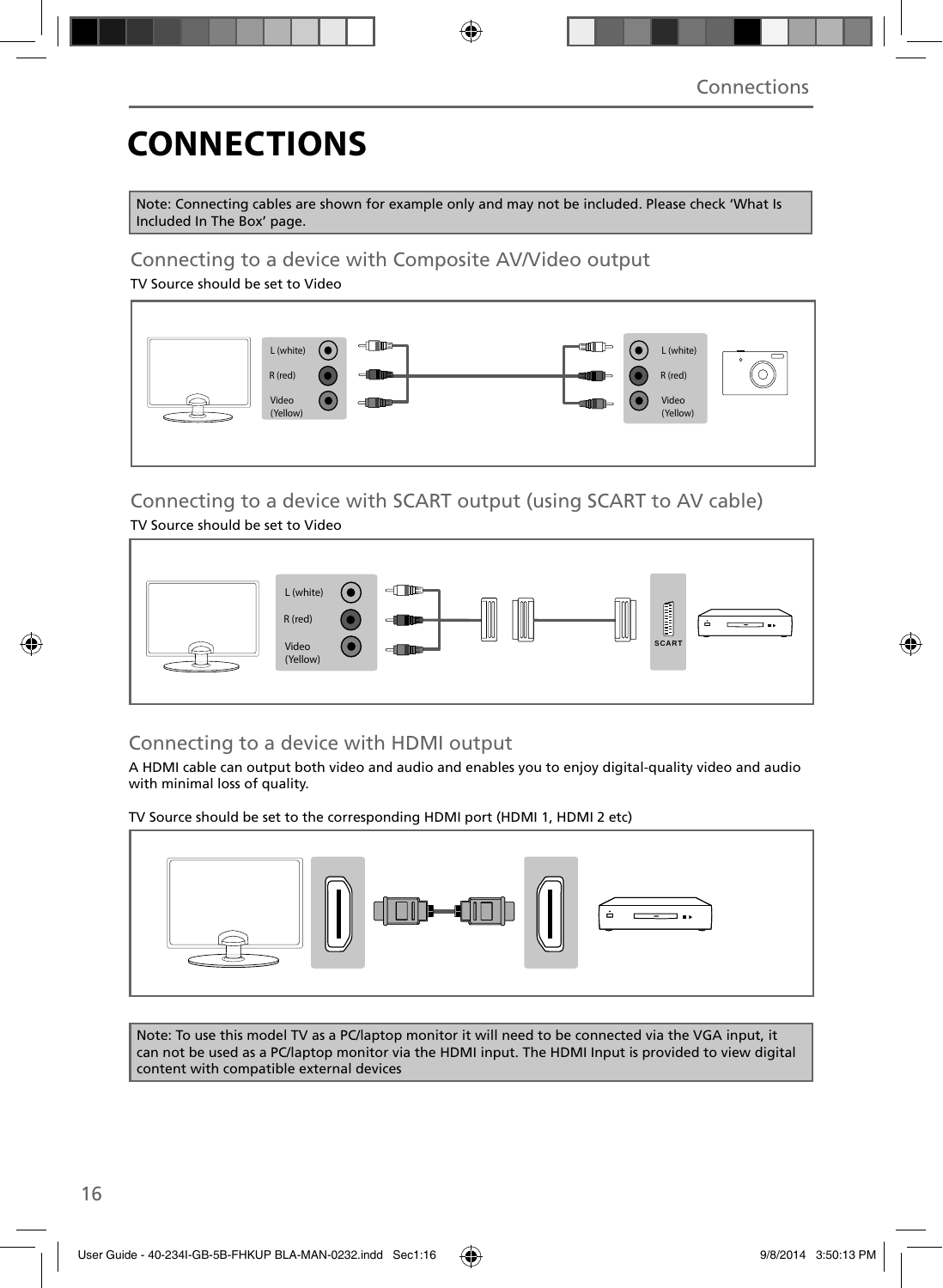# **CONNECTIONS**

### Connecting to a device with Component/YPbPr output

If you are supplied with a cable from the device which has RED, GREEN, BLUE, RED & WHITE connectors you must connect via Component (for picture) and by phono cable (for sound).

TV Source should be set to Component.



Connecting to a device with VGA/PC output (Laptop or Desktop Computer) TV Source should be set to VGA/PC



Connecting to an external audio device (Amplifiers, Surround Sound, Sound Bars etc)

When connecting via the TV's 3.5mm Earphone output, this will disable the TV speakers.

There are two options to connect a device via the 3.5mm Earphone Output.

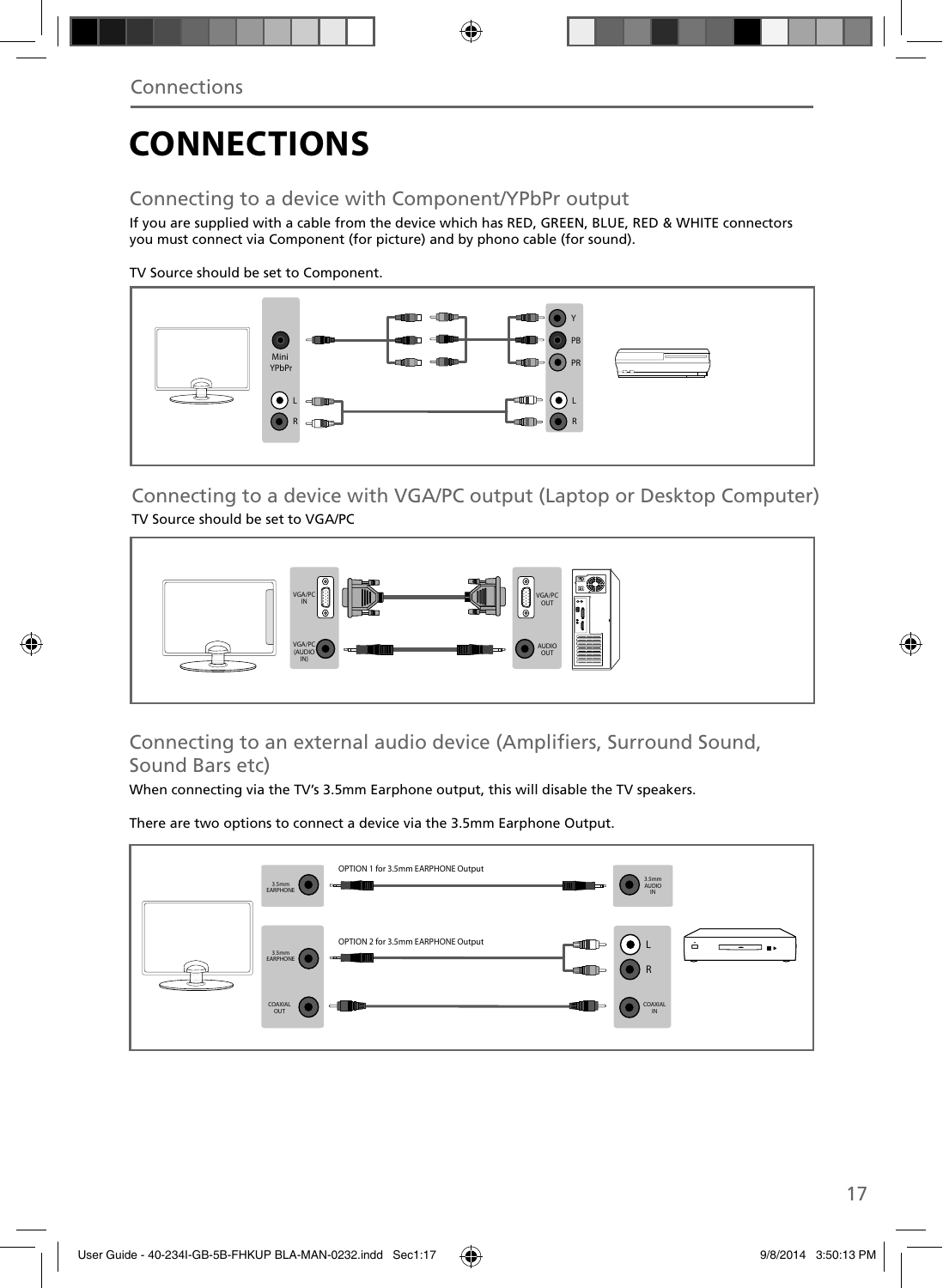### **CHANNEL MENU**





To access this menu, press [MENU] button on the remote control. To select a sub menu press [OK]

If you wish to make changes to any of the default settings, use the scroll  $\Box \blacktriangledown \blacktriangleright \blacktriangleleft$  buttons. To confirm any settings press [OK] button. To exit this menu at anytime, press [EXIT] button.

Auto Tuning - Allows you to retune the television for all digital channels, digital radio stations and

#### analogue channels

Analogue Manual Tuning - Allows you to manually tune your analogue signal

Freeview Manual Tuning - Allows you to manually tune your digital signal

Channel Edit - Allows you to delete, move, skip and add favourite channels

| <b>Channel Edit</b>                        |              |
|--------------------------------------------|--------------|
| BBC <sub>1</sub><br>1                      | orv          |
| BBC <sub>2</sub><br>$\overline{2}$         | otv          |
| 3<br>IV1                                   | orv          |
| Channel 4<br>4                             | <b>DIV</b>   |
| five<br>5                                  | otv          |
| BBC <sub>3</sub><br>6                      | ony          |
| 7<br>BBC4                                  | otv          |
| 8<br>ITV2                                  | ory          |
| 9<br>SKY1                                  | ony          |
| <b>10 SKY2</b>                             | orv          |
| Delete<br><sup>n</sup> FreeTV<br>۰<br>Move | Skip         |
| Fav<br>OK  <br>Select                      | Back<br>Menu |

Schedule List - Lists your programme reminders

Signal Information - Allows you to view signal frequency, signal quality and signal strength CI Information - Pay per view services require a "smartcard" to be inserted into the TV. If you subscribe to a pay per view service the provider will issue you with a 'CAM' and a "smartcard". The CAM can then be inserted into the COMMON INTERFACE PORT (CI Card In)

Tip: If you do not press any buttons for 30 seconds, the menu will automatically exit. You can change the length of time before the menu exits automatically - see 'OSD Timer' in the Time Menu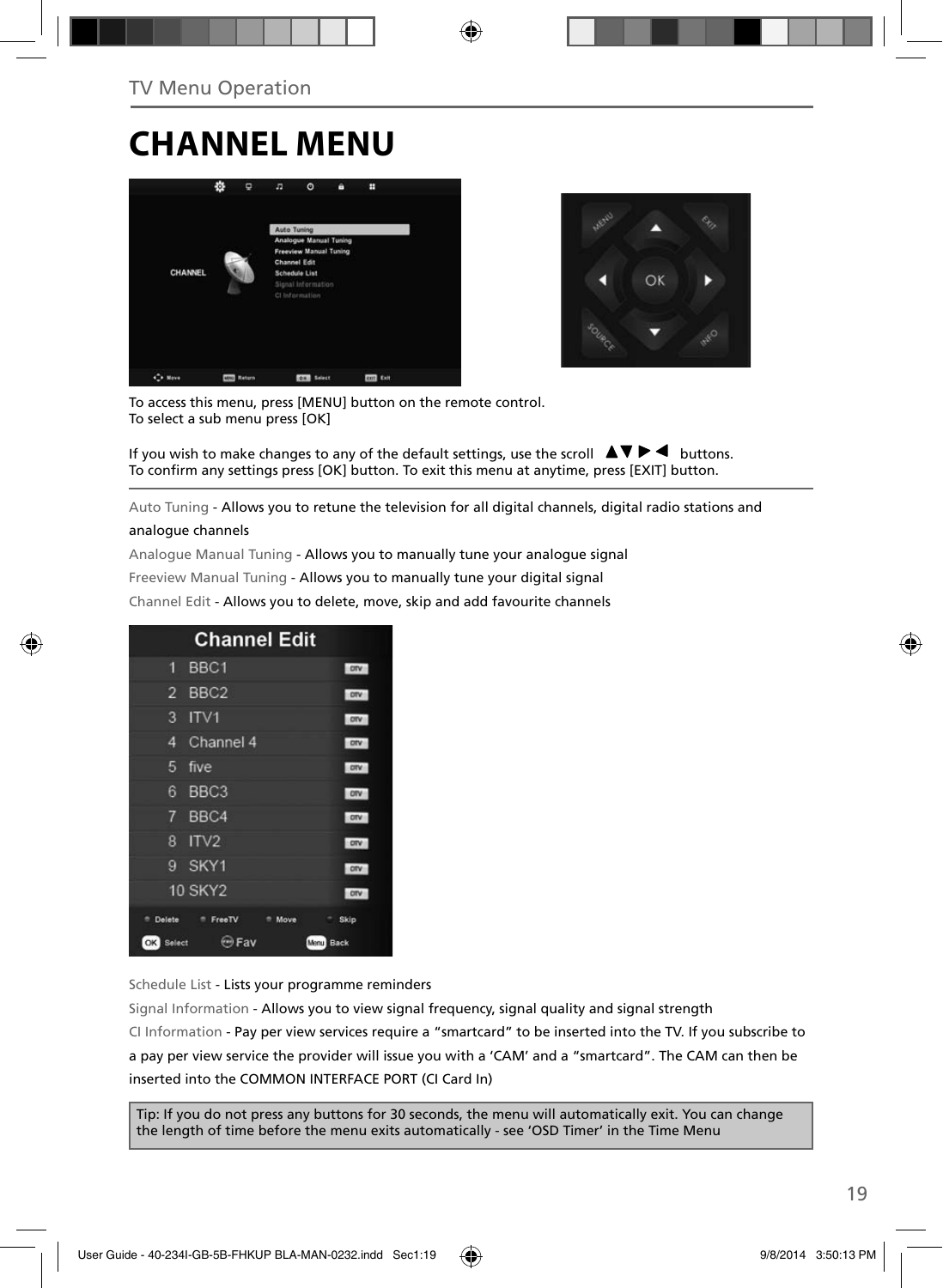# **PICTURE MENU**





To access this menu, press [MENU] button on the remote control and scroll right. To select a sub menu press [OK]

If you wish to make changes to any of the default settings, use the scroll  $\blacktriangle \blacktriangledown \blacktriangleright \blacktriangleleft$  buttons. To confirm any settings press [OK] button. To exit this menu at anytime, press [EXIT] button.

| Picture mode - Choose from the following presets: |                                                            |  |  |  |
|---------------------------------------------------|------------------------------------------------------------|--|--|--|
| Dynamic                                           | Recommended settings for fast moving pictures              |  |  |  |
| Standard                                          | <b>Standard settings</b>                                   |  |  |  |
| Mild                                              | Set to be lighter in colour and less bright                |  |  |  |
| Personal                                          | Lets you manually alter all the settings                   |  |  |  |
| Economy                                           | Power saving mode which reduces the energy used by up to   |  |  |  |
|                                                   | 25% (by reducing the power to the LED/LCD panel).          |  |  |  |
|                                                   | In Economy mode, the TV will switch itself to Standby mode |  |  |  |
|                                                   | after 3-5 hours in the event that the TV buttons or remote |  |  |  |
|                                                   | control buttons are not pressed (change the picture mode   |  |  |  |
|                                                   | to another setting to de-activate this function)           |  |  |  |

**Picture Mode** - Choose from the following presets:

You can make the following adjustments in **Personal** mode:

Contrast - Switch the balance between black and white.

Brightness - Increase or decrease the brightness of the picture.

Colour - Increases the colour from black and white.

Tint - Lets you increase or decrease the level of tint within the picture

(only available in VGA/PC source mode).

Sharpness - Increase or decrease the sharpness of the picture.

#### **Colour Temperature** Choose from the following presets:

| Normal | Default settings                  |
|--------|-----------------------------------|
| Warm   | Increases red within the picture  |
| Cold   | Increases blue within the picture |

**Noise Reduction** - Choose from the following presets:

| Turns noise reduction off  |
|----------------------------|
| Minor system adjustment    |
| Medium system adjustments  |
| Maximum system adjustments |
|                            |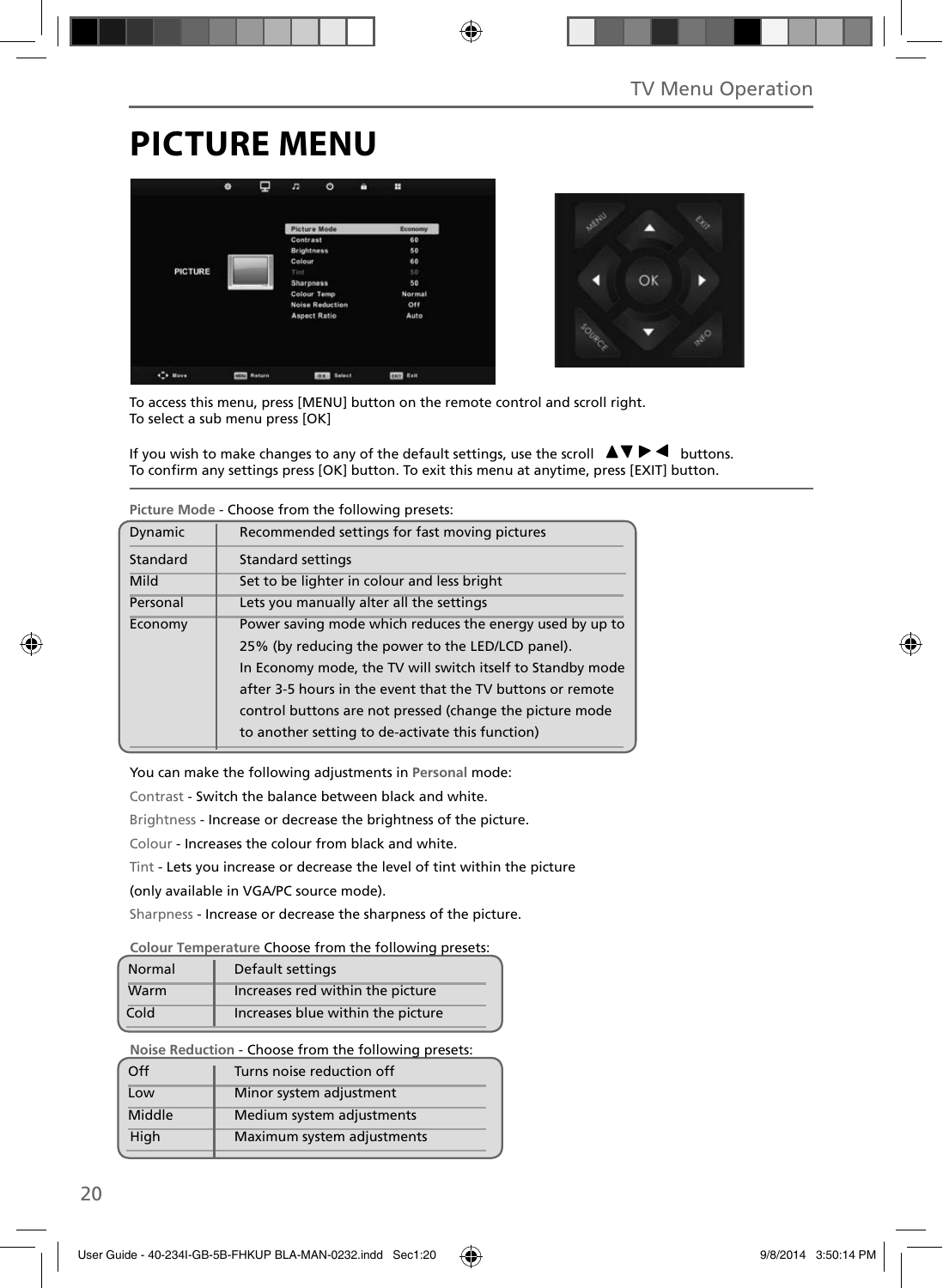# **PICTURE MENU**





To access this menu, press [MENU] button on the remote control and scroll right. To select a sub menu press [OK]

If you wish to make changes to any of the default settings, use the scroll  $\Box \blacktriangledown \blacktriangleright \blacktriangleleft$  buttons. To confirm any settings press [OK] button. To exit this menu at anytime, press [EXIT] button.

Aspect Ratio - Within the UK the picture format varies depending on the channel/broadcast. There are a

number of different options to best meet your needs

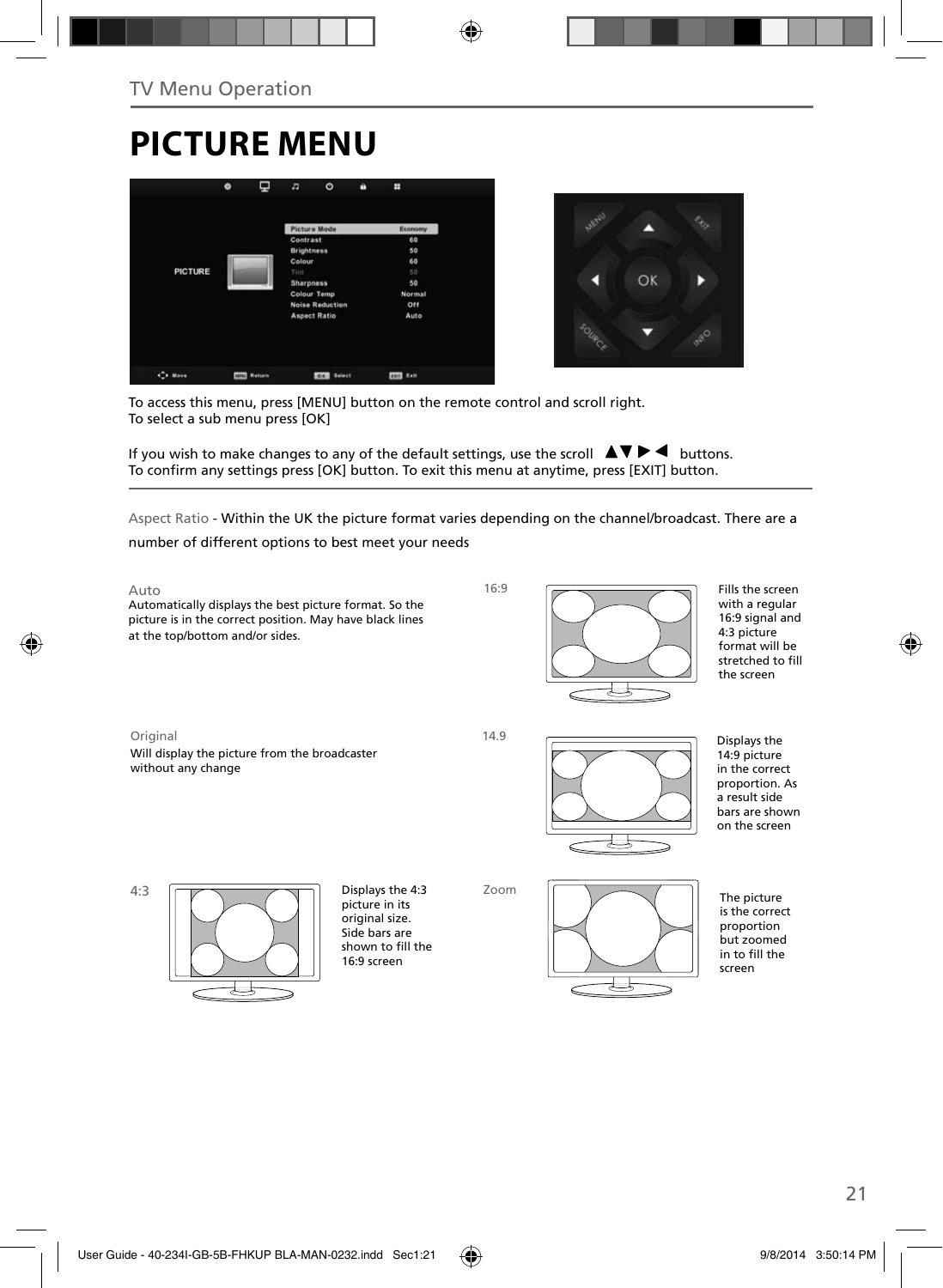# **SOUND MENU**





To access this menu, press [MENU] button on the remote control and scroll right. To select a sub menu press [OK]

If you wish to make changes to any of the default settings, use the scroll  $\Box \blacktriangledown \blacktriangleright \blacktriangleleft$  buttons. To confirm any settings press [OK] button. To exit this menu at anytime, press [EXIT] button.

| Standard     | Default settings                        |
|--------------|-----------------------------------------|
| <b>Music</b> | Emphasises music over voices            |
| Movie        | Provides live and full sound for movies |
| Sports       | Emphasises sound for sports             |
| Personal     | Selects your personal sound settings    |

 **Tip:** Treble and bass levels can only be adjusted when the sound mode 'Personal' is selected.

Treble - To adjust the amount of high frequency within the sound

Bass - To adjust the amount of low frequency within the sound

Balance - To switch the sound between the left and right speakers

Auto Volume Level (AVL) - When 'on' is selected, the volume will attempt to stay at a constant level

regardless of TV programme and advertisements

Digital Output - This is the digital COAX Audio output. Choose from the following options:

| Off        | To turn off Digital Output                                                            |
|------------|---------------------------------------------------------------------------------------|
| Auto       | Selects the best settings automatically                                               |
| <b>PCM</b> | Select this option if you are connecting to a Stereo Hi-fi via coax cable (Pulse-code |
|            | modulation (PCM) is a digital representation of an analogue signal)                   |

Audio Description - This allows the user to increase and decrease the AD (Audio Description) volume level.

(Audio Description is a service available on certain programmes. It provides a description of what is

happening during the selected programme for a person who is visually impaired)

Audio Delay - Enables the user to adjust setting to sync picture and audio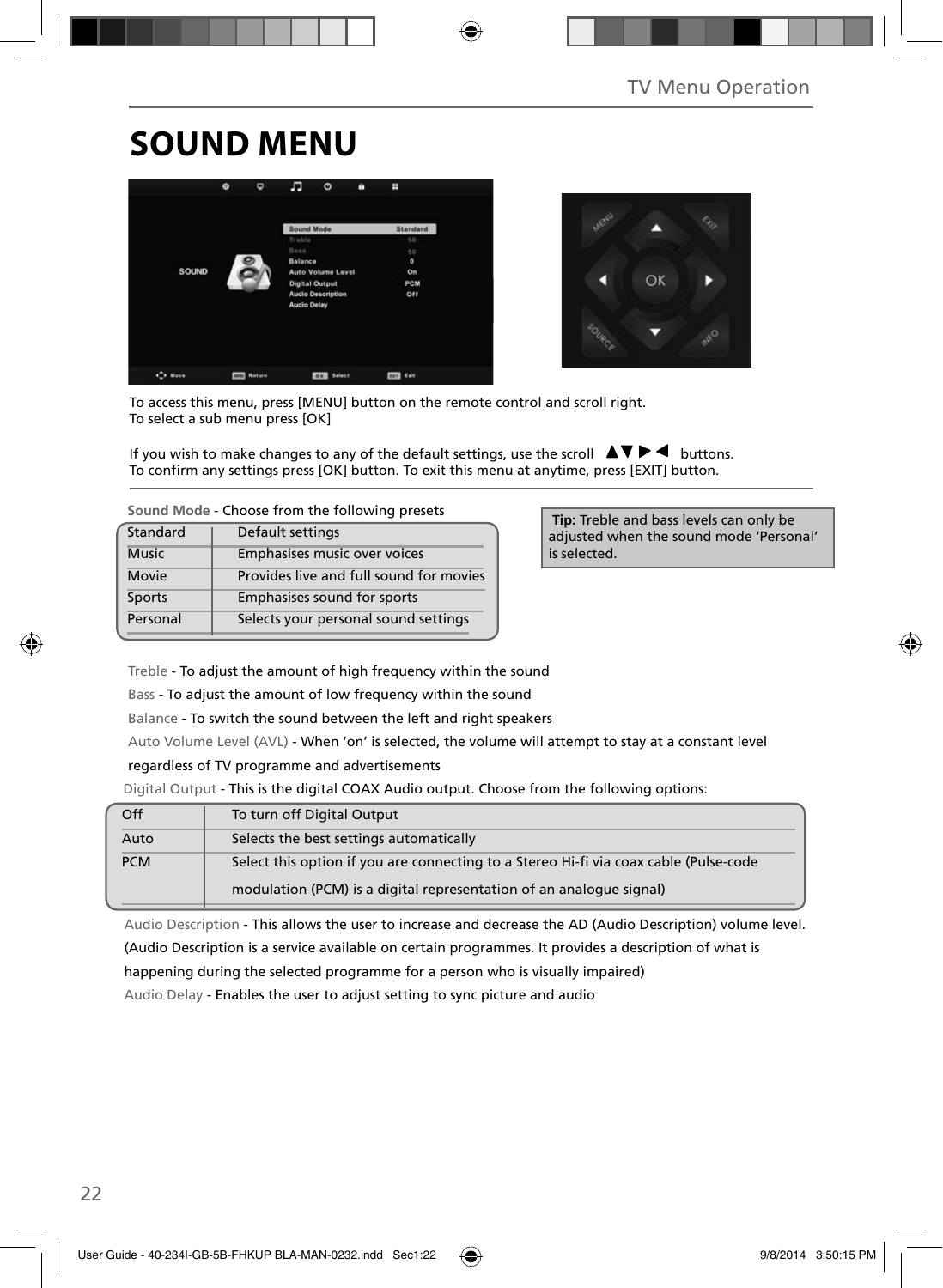### **TIME MENU**





To access this menu, press [MENU] button on the remote control and scroll right. To select a sub menu press [OK]

If you wish to make changes to any of the default settings, use the scroll  $\Box \blacktriangledown \blacktriangleright \blacktriangleleft$  buttons. To confirm any settings press [OK] button. To exit this menu at anytime, press [EXIT] button.

Clock - Shows the date and time

Off Time - Allows you to set a specific time for your TV to turn off

On Time - Allows you to set a specific time for your TV to turn on, the channel it will then display, the

source it will be on and also the volume. This function can then be toggled to repeat every day or a

certain day (the TV must be in standby mode for this to be effective)

Time Zone - Change your current time zone

Sleep Timer - Lets you set the sleep timer so the television automatically switches off after a set amount of

time. Off -> 10min -> 20min -> 30min -> 60min -> 90min -> 120min -> 180min -> 240min

Auto standby - Set Auto standby between 3 hours, 4 hours and 5 hours ( to turn off this function you must exit Home Mode in the Picture Menu)

OSD Timer - Lets you adjust the amount of time the On Screen Menu stays on the screen before disappearing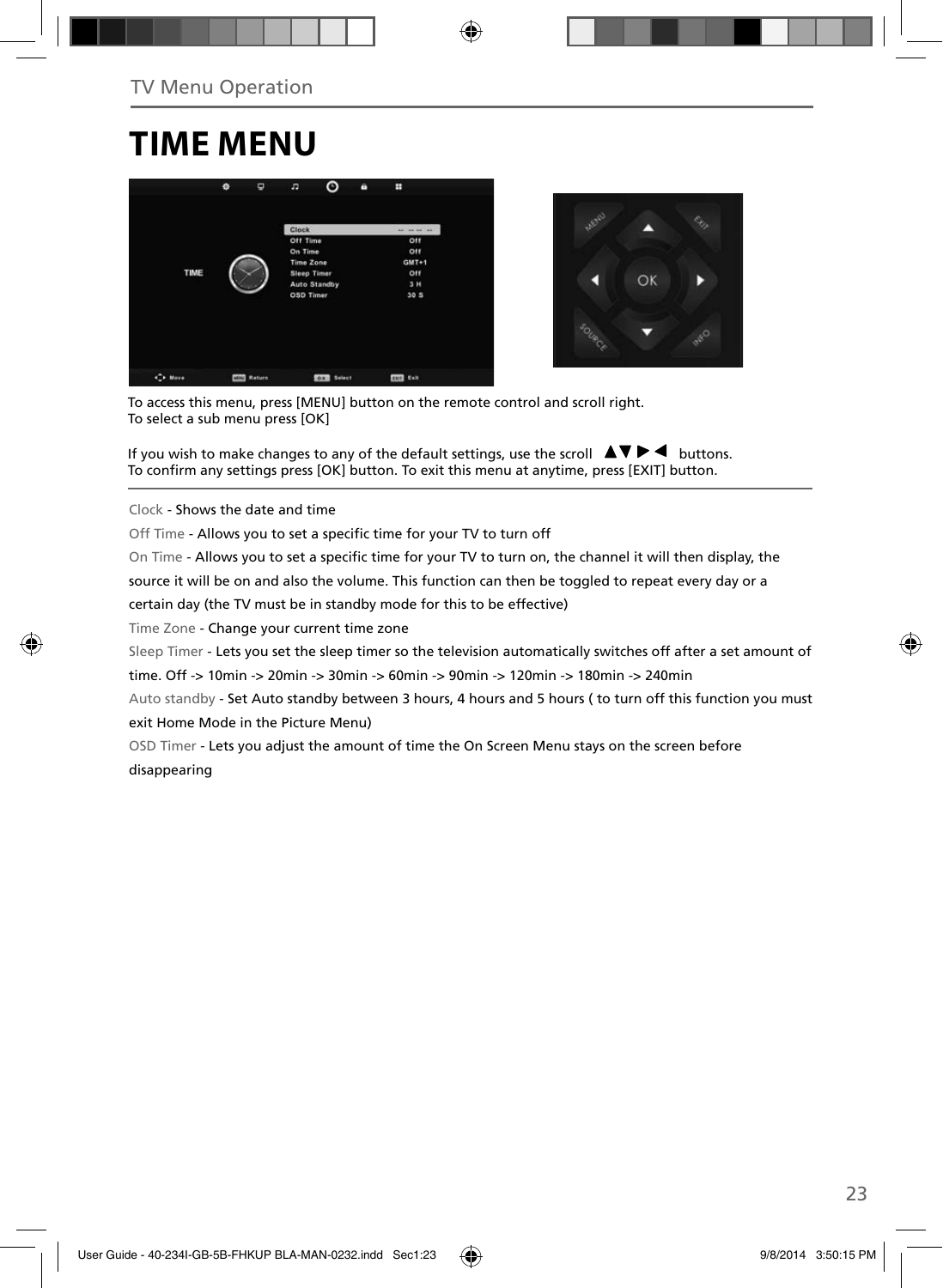### **SYSTEM/HOTEL LOCK MENU**





To access this menu, press [MENU] button on the remote control and scroll right. To select a sub menu press [OK]

If you wish to make changes to any of the default settings, use the scroll  $\Box \blacktriangledown \blacktriangleright \blacktriangleleft$  buttons. To confirm any settings press [OK] button. To exit this menu at anytime, press [EXIT] button.

System/Hotel Lock - Allows you to lock or unlock the menu. You will be asked to enter a 4 digit password

Use the **◄** button to quit the password input or use the **►** button to clear. Default password is 0000.

TV Button Lock - Allows you to lock the buttons on the side of the TV set

Parental Guidance - Allows you to set the rating to block certain content based on age information

Default Source - Allows the user to set the default source. The default source is the source the TV starts on when first switched on

Default Channel - Allows the user to set a channel as the default channel on the Digital source. The

default channel is the channel the TV starts on when first switched on

Source Lock - Allows you to lock the source menu

Channel Lock - Allows you to lock certain channels manually

Max Volume - Allows you to adjust and set the maximum volume

Change Password - Allows you to change the password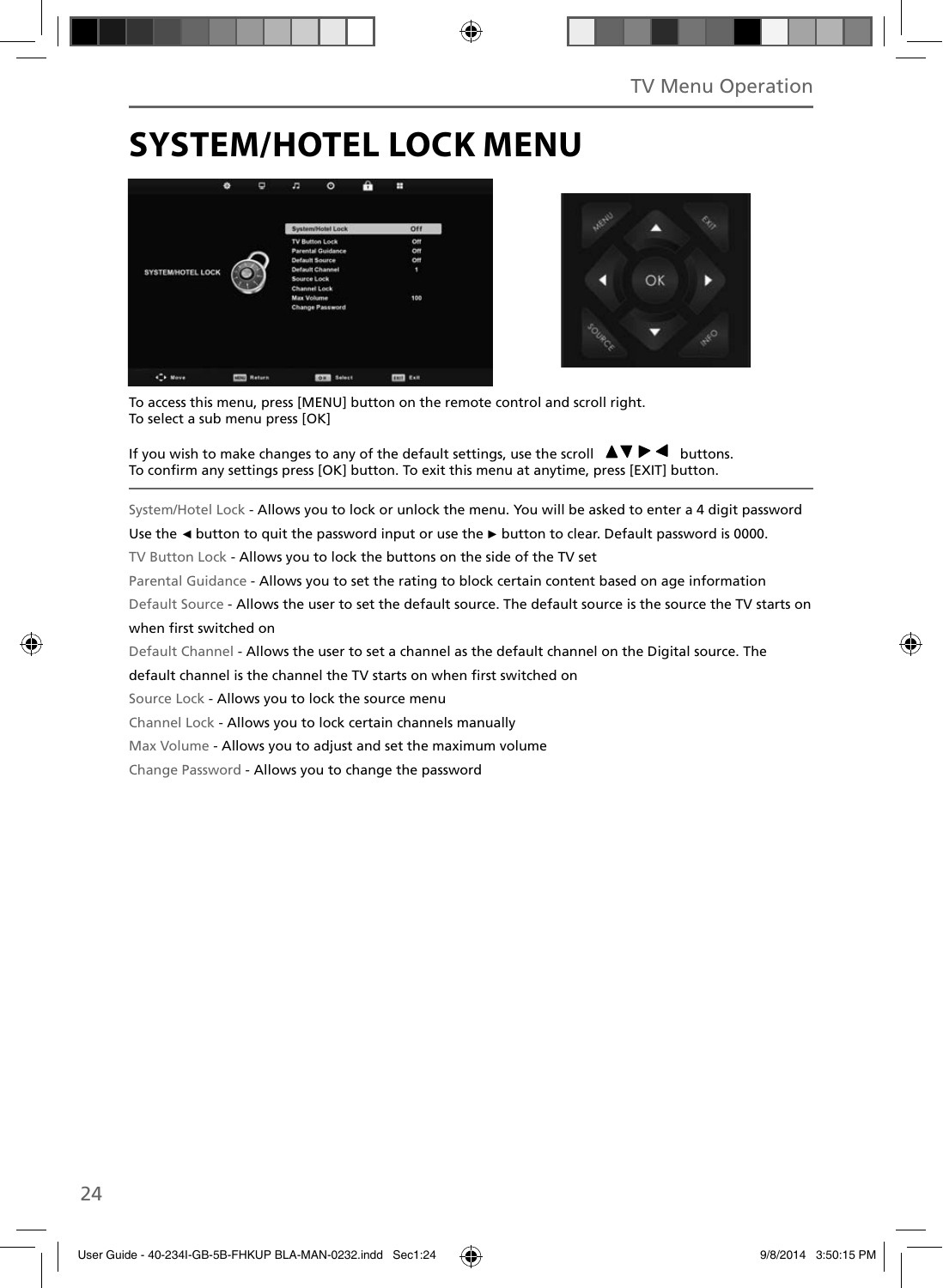### **SETUP MENU**





To access this menu, press [MENU] button on the remote control and scroll right. To select a sub menu press [OK]

If you wish to make changes to any of the default settings, use the scroll  $\Box \blacktriangledown \blacktriangleright \blacktriangleleft$  buttons. To confirm any settings press [OK] button. To exit this menu at anytime, press [EXIT] button.

Language - Allows you to change the language of the menu

Audio Language - Shows the current audio language

Subtitle Language - Shows the current subtitle language

Hearing Impaired - This allows the user to turn on the Hearing Impaired function, this produces subtitles

on the screen which provide a description of what is happening during the selected program.

PVR File System - Allows you to view the format and performance of a USB key

Blue Screen - Changes the background when there is no input between clear and a blue background (Only available on some sources)

First Time Installation - Allows you to access the First Time Installation menu and retune the TV set Reset TV - This resets the menus to factory settings and clears all the TV channels from the television. Software Update (USB) - From time to time we may release new firmware to improve the operation of the television (available to download). This menu lets you install the new software/firmware onto the television. Further details of how to do this will be issued with the firmware. Contact the helpline or refer to the 'product support' section of the website

HDMI CEC (Consumer Electronic Control) - Allows HDMI devices to control each other and allows the user to operate multiple devices with one remote control. (only available with compatible devices) LED Status - Allows the user to switch the LED Power indicator light ON or OFF, when the TV is being operated. (When this option is set to OFF the LED Power indicator light will flash when the remote control is used)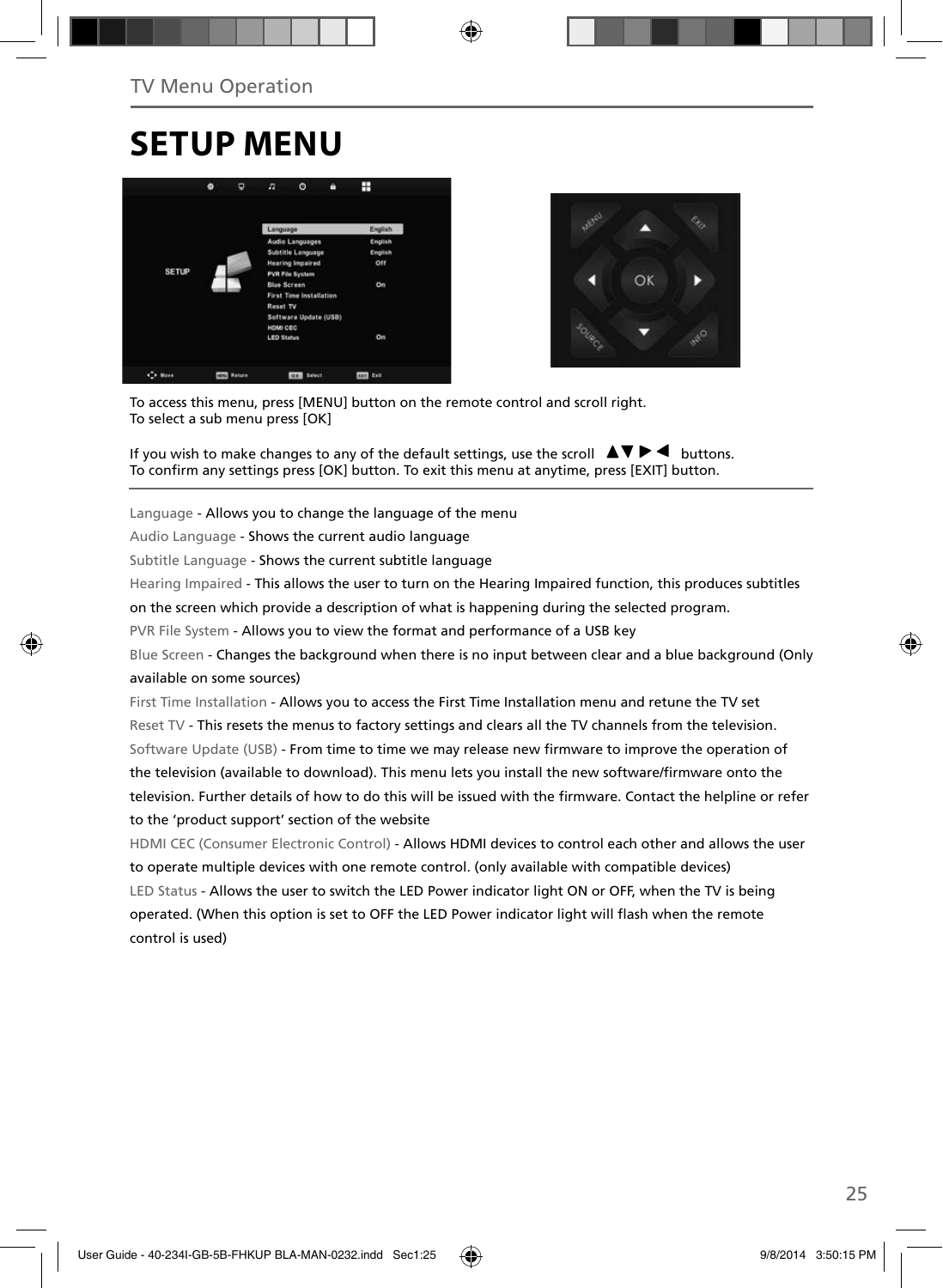# **7 DAY TV GUIDE**

TV Guide is available in Freeview/Saorview TV mode. It provides information about forthcoming programmes (where supported by the Freeview/Saorview channel). You can view the start and end time of all programmes and on all channels for the next 7 days and set reminders.

1) Press [TV GUIDE]. The following 7 Day TV Guide will appear..

| 7 Day TV GUIDE                                                                                                                                                                                                                                                                                                                      |                     |                                                      |  |  |  |  |  |
|-------------------------------------------------------------------------------------------------------------------------------------------------------------------------------------------------------------------------------------------------------------------------------------------------------------------------------------|---------------------|------------------------------------------------------|--|--|--|--|--|
| 10 Years Younger: The Challenge<br>Season 2<br>Support worker Janice Cassidy's lifestyle of long working hours and a penchant for tanning<br>has taken its toll, while the stress of bringing up two daughters and heavy smoking has<br>affected interior designer Shere Morady. Surgeon Jan Stanek and the team set out to provide |                     |                                                      |  |  |  |  |  |
|                                                                                                                                                                                                                                                                                                                                     |                     | 04 Aug 2010 10:42                                    |  |  |  |  |  |
| BBC1                                                                                                                                                                                                                                                                                                                                | 05:00-06:00         | 10 Years Younger: The Challenge                      |  |  |  |  |  |
| BBC <sub>2</sub>                                                                                                                                                                                                                                                                                                                    | 06:00-06:30         | <b>The Simpsons</b>                                  |  |  |  |  |  |
| ITV <sub>1</sub>                                                                                                                                                                                                                                                                                                                    | 06:30-07:00         | Hollyoaks                                            |  |  |  |  |  |
| Channel 4                                                                                                                                                                                                                                                                                                                           | 07:00-08:00         | Channel 4 News                                       |  |  |  |  |  |
| five                                                                                                                                                                                                                                                                                                                                | 08:00-09:00         | How to Look Good Naked                               |  |  |  |  |  |
| BBC <sub>3</sub>                                                                                                                                                                                                                                                                                                                    | 09:00-10:00         | Newlyweds: The One Year Itch                         |  |  |  |  |  |
| BBC4                                                                                                                                                                                                                                                                                                                                | 10:00-11:15         | <b>Big Brother</b>                                   |  |  |  |  |  |
| ITV <sub>2</sub>                                                                                                                                                                                                                                                                                                                    | 11:15-11:45         | The Big Bang Theory                                  |  |  |  |  |  |
| Record                                                                                                                                                                                                                                                                                                                              | Remind<br>Move View | Prev Day<br>Next Day<br>Display<br>ø<br>EXIT<br>Exit |  |  |  |  |  |

2) Navigate through the menu using  $\blacktriangle \blacktriangledown \blacktriangleright \blacktriangleleft$ 

You can now: Record a programme by pressing RED (USB device must be connected) Set a reminder by pressing GREEN View a previous day by pressing YELLOW View the next day by pressing BLUE

3) Press [EXIT] to exit the 7 day TV Guide.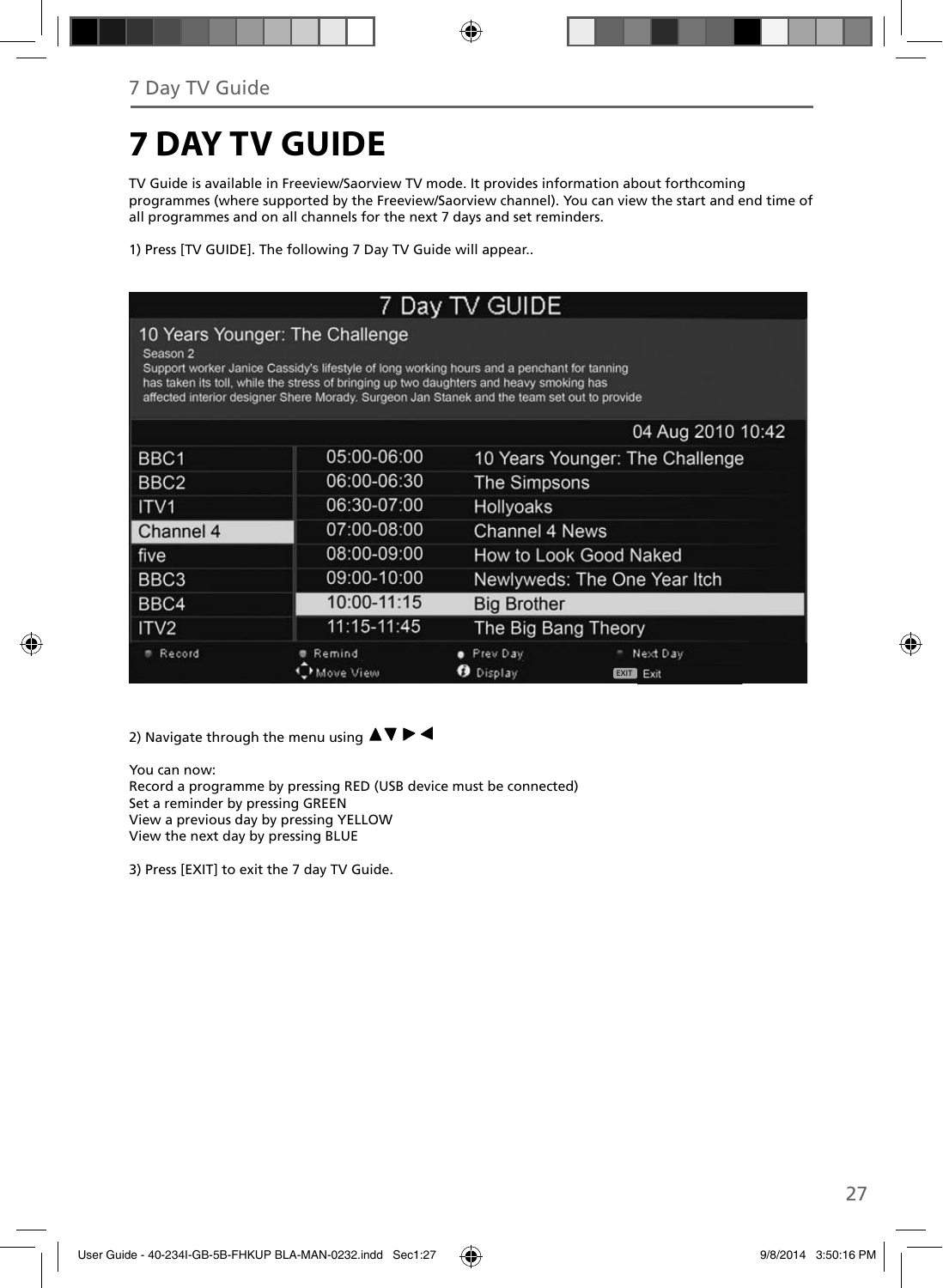### **USB RECORD - DIGITAL/FREEVIEW MODE**

USB RECORD – DIGITAL/FREEVIEW MODE

Built into this television is a USB record facility. This function is available in Digital/Freeview mode when used in conjunction with a compatible USB memory stick or USB hard drive. The benefits of this are as follows:

- Pause live TV and then playback, fast forward and rewind (up to live TV)
- One button record, if you decide you want to record the current programme
- Easy programmable recording from the 7 day TV Guide
- Record TV and watch/listen back on your computer/laptop

Due to the nature of the product, it is necessary to use a high speed USB memory stick (as the TV reads from and writes to the memory stick at the same time, some memory sticks may not be suitable)

You can purchase high speed memory sticks from some computer stores, alternatively, we have a selection of tested and compatible memory sticks available to purchase directly from the helpline/web site.

Minimum Specification - USB Memory Stick

| <b>Read Speed</b>  | 20 MB/s (Mega Byte Per Second) |  |
|--------------------|--------------------------------|--|
| <b>Write Speed</b> | 6 MB/s (Mega Byte Per Second)  |  |

**If you wish to use a USB portable hard drive larger than 32GB, please refer to the FAQ section at the rear of this user guide.**

### Pause Live TV (Time Shift)

Pausing Live TV is very simple.



 $(n)$  - Press the play/pause button and the television will pause and the live content will be recorded. To resume watching press play/pause again.

 $\bullet$  - Press fast forward to go forward in a recording (i.e. to skip adverts)

 $\bigcirc$  - Press fast rewind to go back in a recording (i.e. if you fast forwarded too far)

Tip: When you switch the TV to standby or change channel the Time Shift memory is wiped. To restart time shift you must press play/pause button.

### One Button Record

At any point in time you may decide to record the current channel that you are watching. To do this you need to press the red button highlighted below.



Tip: This television contains one TV tuner, therefore it can only record the channel you are watching or record one channel while the television is in standby mode.

Note: USB record function is only avilable in Digital/Freeview TV mode. Due to copyright laws and illegal copying/recording it is not possible to record to/from any other input/output source.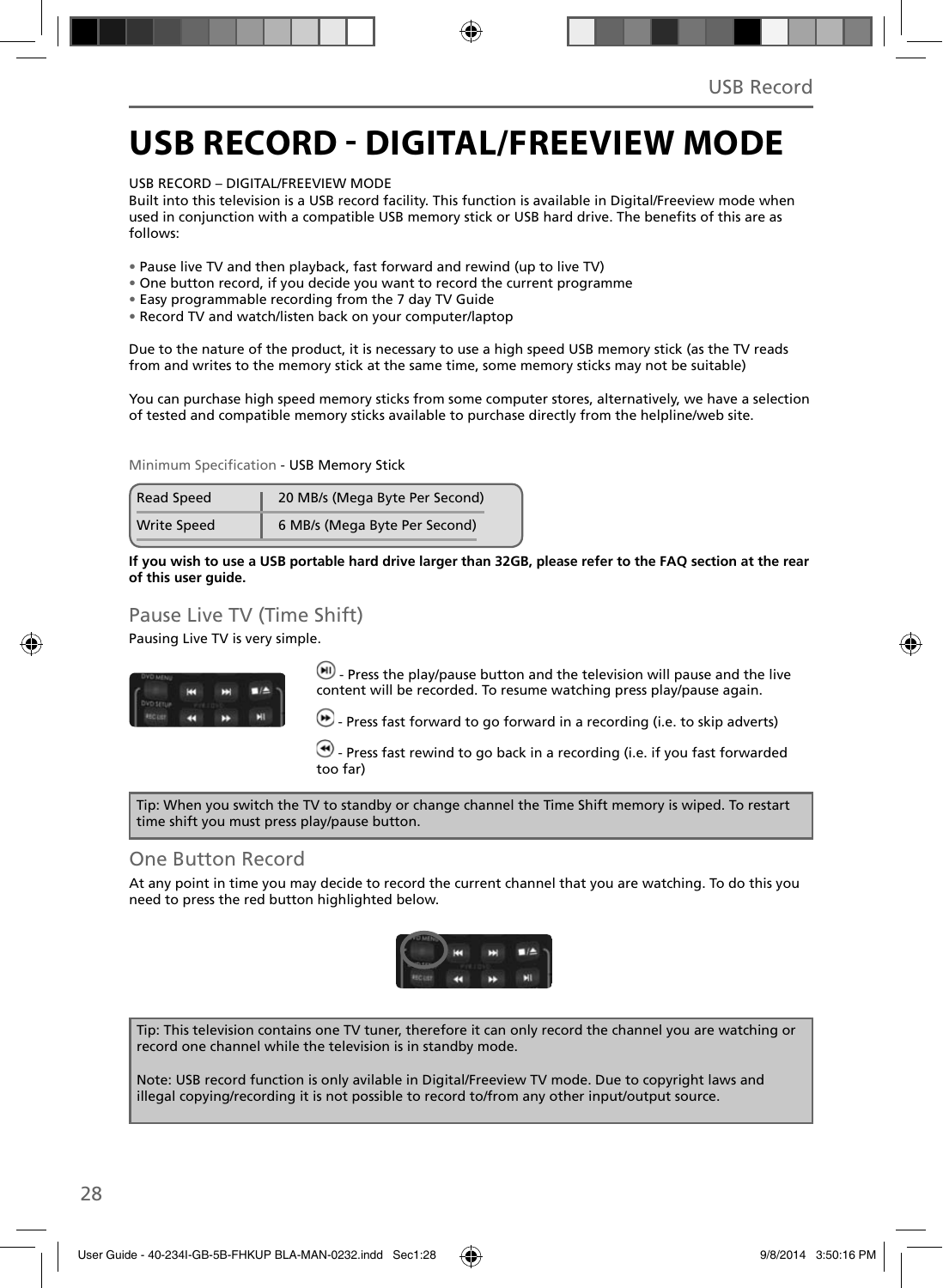### **USB MODE/MEDIA PLAYER**

USB mode offers playback of various different types of content that you have saved on your USB Memory Stick.

On switching to USB source the above menu screen will appear. The content will be divided into Photo, Music, Movie and Text based on file type.



1) You can navigate through the menus using the scroll  $\triangle \triangledown \triangleright \blacktriangleleft$  buttons. To confirm the item you wish to play/view press [OK] button.



2) Select the drive you require. (If your drive only has 1 partition you will only see 1 item).



3) You can now access the item. Press OK to view. 4) While viewing you control the item using



or by pressing ( i ) and using  $\Delta \nabla \blacktriangleright \blacktriangleleft$  and (OK)



Tip: If you experience a playback issue, please ensure the files being used are the correct format (example - the picture plays but no sound) See technical specification page for compatible file types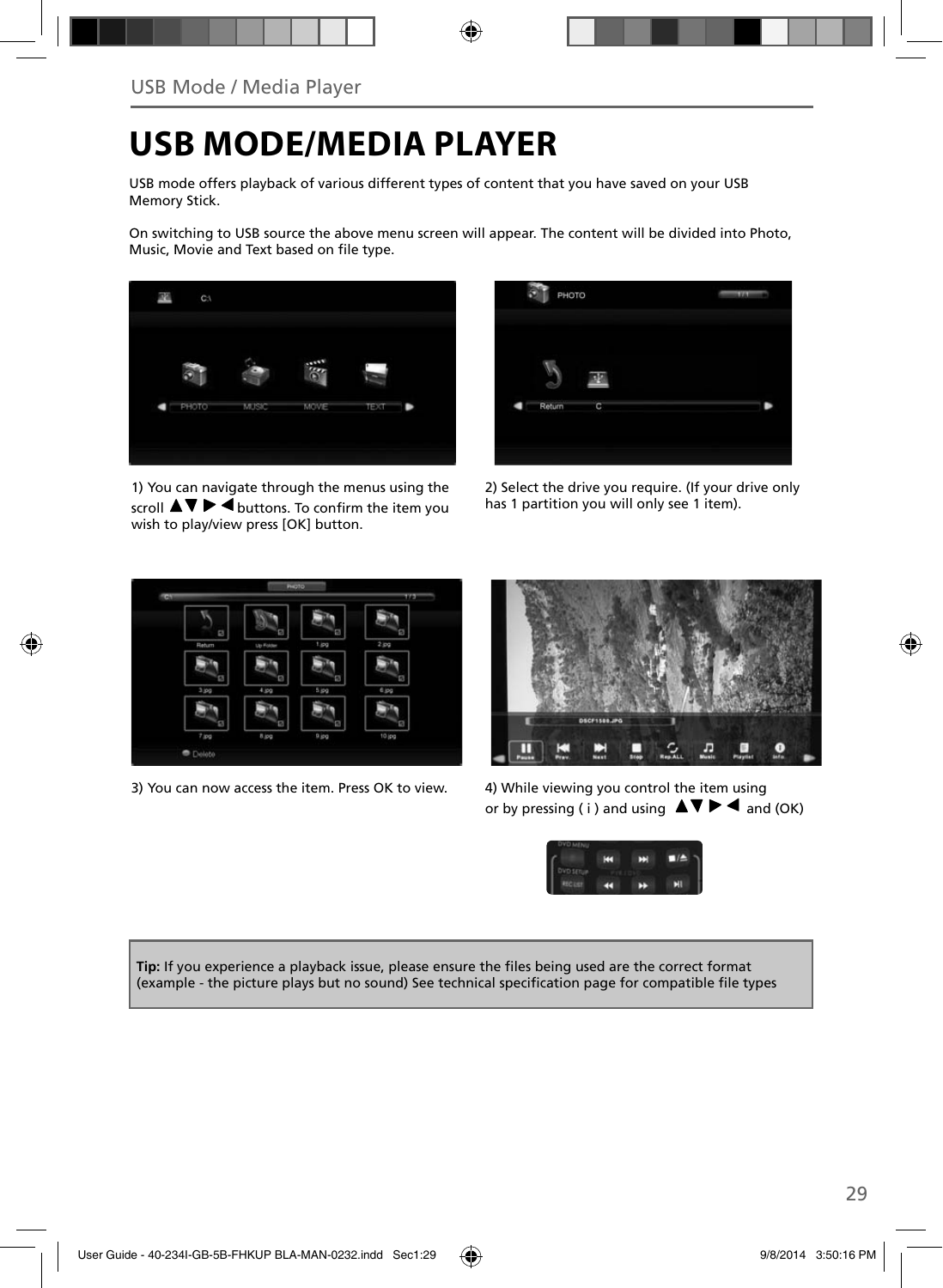### **USING YOUR TV WITH A SKY DIGITAL SET TOP BOX**

### **Option 1) Connecting your TV to your Sky box (when both the TV and Sky Box are located in the same room)**

Depending on your Sky Box & TV model, connect either by SCART or HDMI cables (available separately)

If connecting by SCART, select the 'Input source' on the TV as SCART.

If connecting by HDMI, select the 'Input source' on the TV as HDMI (if the TV has more than 1 HDMI port, ensure you select the input source to match the HDMI numbered port on the rear of the TV)

If you wish to use your Sky remote to operate the TV's functions, you will need a Sky remote control (Revision 9 or later) and you will need to programme a 4 digit code into it. See bottom of this page.

### SCART or HDI cable é Sky Box

#### **Option 2) Connecting your TV to your Sky box (when your Sky box is located in a different room to the TV)**

Please note, if you are adding a 'Magic Eye/TV Link' to your system so that you can use your Sky remote control to change the Sky channel in the room where the 2nd TV is located, please refer to the instructions included with the TV link/magic eye in order to ensure the RF or RF2 output on your Sky box is powered on. (The red LED light on the TV link/magic eye will light up if the RF / RF2 output is correctly set up) If you do not have the instructions that came with the TV link/magic eye, instructions on how to do it can be found on our web site.



1) To tune the TV to the Sky box, on the 2nd TV, select the 'Analogue' input source.

2) Select the channel that you wish to store the Sky box/channel on. (If you do not use channels 1-5 because you no longer have analogue terrestrial channels after digital switchover, you may choose to select channel 1 to store the Sky box/channel, if you still have and use analogue channels 1-5, you may for example decide that channel 6 is the best option for you)

3) Press the corresponding number on the remote control to select the desired analogue channel chosen as per point 2 above.

4) On the TV remote control, press Menu. Now navigate through the menus to select Manual Tuning or Analogue Manual tuning (refer to the Tuning/Channel menu section of this user guide if necessary)

5) Manually tune in the channel (usually, the Sky box is at a frequency between 800Mhz and 850Mhz) once the Sky box/channel is found, press 'OK' to store it.

If you wish to use your Sky remote to operate the TV's functions, you will need a Sky remote control (Revision 9 or later) and you will need to programme a 4 digit code into it. See below.

#### **Using a Sky Remote or a Universal Remote to operate your TV**

**Sky Remote Control** - If you wish to use your Sky remote to operate the basic functions of your TV, you need to programme a 4 digit code into it. Please note - you will need the latest Sky Revision 9 remote control as this is the only version that includes the latest software/firmware necessary to operate this model of TV. **The code required for this television is 2134.** If you wish to upgrade/replace your existing Sky remote control to the latest version, you can do so on our web site.

**Universal Remote Control** - If you wish to use a Universal remote control to operate your TV, please refer to the website for a full list of codes. (Please note we only have codes for One for All branded remote controls, if you have an alternative brand of Universal remote, please refer to the manufacturer for the code.)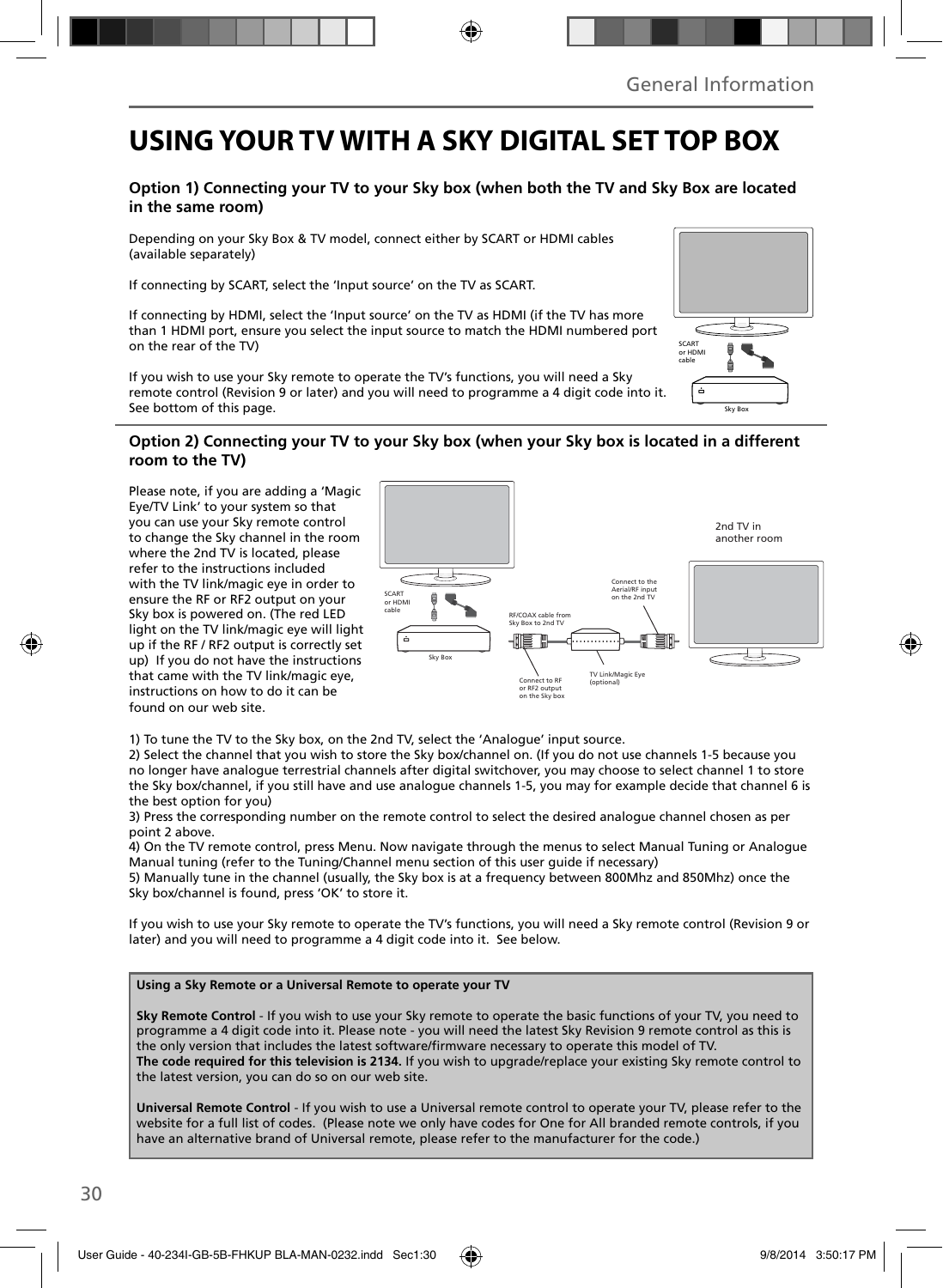# **FREQUENTLY ASKED QUESTIONS**

| General                        | I would like to have louder<br>sound by connecting<br>additional speakers                                                               | 1) Use the 3.5mm headphone output and a 3.5mm to phono cable<br>(available separately) to connect to an amplifier/surround sound system.<br>Please note this will deactivate the TV's built in speakers.<br>2) Connect a COAX cable from the TV's COAX output to your<br>amplifier/surround systems COAX input.                                                                                                                                                                                                                                                                                                                      |  |
|--------------------------------|-----------------------------------------------------------------------------------------------------------------------------------------|--------------------------------------------------------------------------------------------------------------------------------------------------------------------------------------------------------------------------------------------------------------------------------------------------------------------------------------------------------------------------------------------------------------------------------------------------------------------------------------------------------------------------------------------------------------------------------------------------------------------------------------|--|
| General                        | Why are some options in<br>the menu unavailable and<br>greyed out                                                                       | Some options are only available in certain sources, i.e. HDMI. They are<br>unavailable in the other sources where they have no affect.                                                                                                                                                                                                                                                                                                                                                                                                                                                                                               |  |
| General                        | Can I stop my TV automatically<br>turning off after 4hrs?                                                                               | Yes, in the time settings menu, scroll down to Auto standby and select<br>OFF.                                                                                                                                                                                                                                                                                                                                                                                                                                                                                                                                                       |  |
| TV                             | I have tuned in Digital TV<br>but I am not receiving any<br>or all of the channels and/<br>or the channels I receive are<br>breaking up | 1) Check you are in an area that can receive Freeview/Saorview<br>Visit www.freeview.co.uk or www.saorview.ie<br>2) Check you are using an aerial that is able to receive a good digital<br>signal. In most cases, you will need an outdoor digital hi-gain/wideband<br>aerial. In areas that have excellent digital coverage, you may be able<br>to use a loft type aerial but it is highly likely that you will also need to<br>connect a booster between the back of the TV and the TV aerial wall<br>socket. Unfortunately, to receive a good enough digital signal, it is not<br>possible to use a portable/indoor type aerial. |  |
| TV                             | I have re-tuned my television<br>but when I switch it off it is<br>not storing the channels                                             | Complete a first time installation, please refer to the set-up menu section<br>of the manual of how to do this.                                                                                                                                                                                                                                                                                                                                                                                                                                                                                                                      |  |
| <b>VCR/DVD</b><br>Recorder     | I have connected the TV to<br>my VCR or DVD Recorder via<br>SCART but it is not recording                                               | In addition to connecting via SCART, you should connect the aerial cable<br>from the wall socket to your VCR/DVD Recorder and another aerial cable<br>from the VCR/DVD Recorder to the TV.                                                                                                                                                                                                                                                                                                                                                                                                                                           |  |
| <b>Game Consoles</b>           | I have connected my PS3 to<br>the TV via HDMI, but I am<br>not receiving any pictures or<br>sound on my Television                      | 1) Ensure the TVs source is on HDMI.<br>2) Check your settings on your PS3 are as per the PS3 instruction manual.                                                                                                                                                                                                                                                                                                                                                                                                                                                                                                                    |  |
| <b>Game Consoles</b>           | I have connected my<br>Xbox 360 to the TV via<br>Component Cables (Red,<br>Green & Blue) but I am not<br>receiving any sound            | Component cables only provide HD Pictures. For the sound you will need<br>to connect the Red & White audio cables on the Xbox to the Red & White<br>phono inputs on the rear of the TV. Please refer to the 'Connections'<br>pages.                                                                                                                                                                                                                                                                                                                                                                                                  |  |
| System Lock                    | I have changed the password<br>on the television and now<br>forgotten it                                                                | There is a master password of 4711, to gain access to the TV menu and<br>reset the normal password.                                                                                                                                                                                                                                                                                                                                                                                                                                                                                                                                  |  |
| USB Mode                       | I have inserted a USB<br>Memory Key, but the TV<br>does not recognise it                                                                | Ensure the USB Memory Key is formatted to type FAT32.                                                                                                                                                                                                                                                                                                                                                                                                                                                                                                                                                                                |  |
| <b>USB Mode</b>                | Using a USB portable hard<br>drive / larger than 32GB                                                                                   | If you wish to use a portable hard drive larger than 32GB, please note<br>that it must be formatted to the FAT32 file system in order to operate on<br>this TV. Windows XP/Vista computers are only capable of formatting up<br>to 32GB, therefore, you will need a software programme/utility to format<br>larger hard drives. Please refer to the web site for more information.                                                                                                                                                                                                                                                   |  |
| USB Record /<br>TV models only | I cannot change the channel,<br>access the menu or use the<br>red button                                                                | During Time Shift you cannot change the channel, access the menu or use<br>the red button                                                                                                                                                                                                                                                                                                                                                                                                                                                                                                                                            |  |
| USB Record /<br>TV models only | When using the USB to<br>record the picture 'breaks<br>up' or experience loss of<br>sound.                                              | Check the USB Memory Stick meet the minimum requirements of Read<br>Speed - 20 MB/s (Mega Byte Per Second), Write Speed - 6 MB/s (Mega Byte<br>Per Second)                                                                                                                                                                                                                                                                                                                                                                                                                                                                           |  |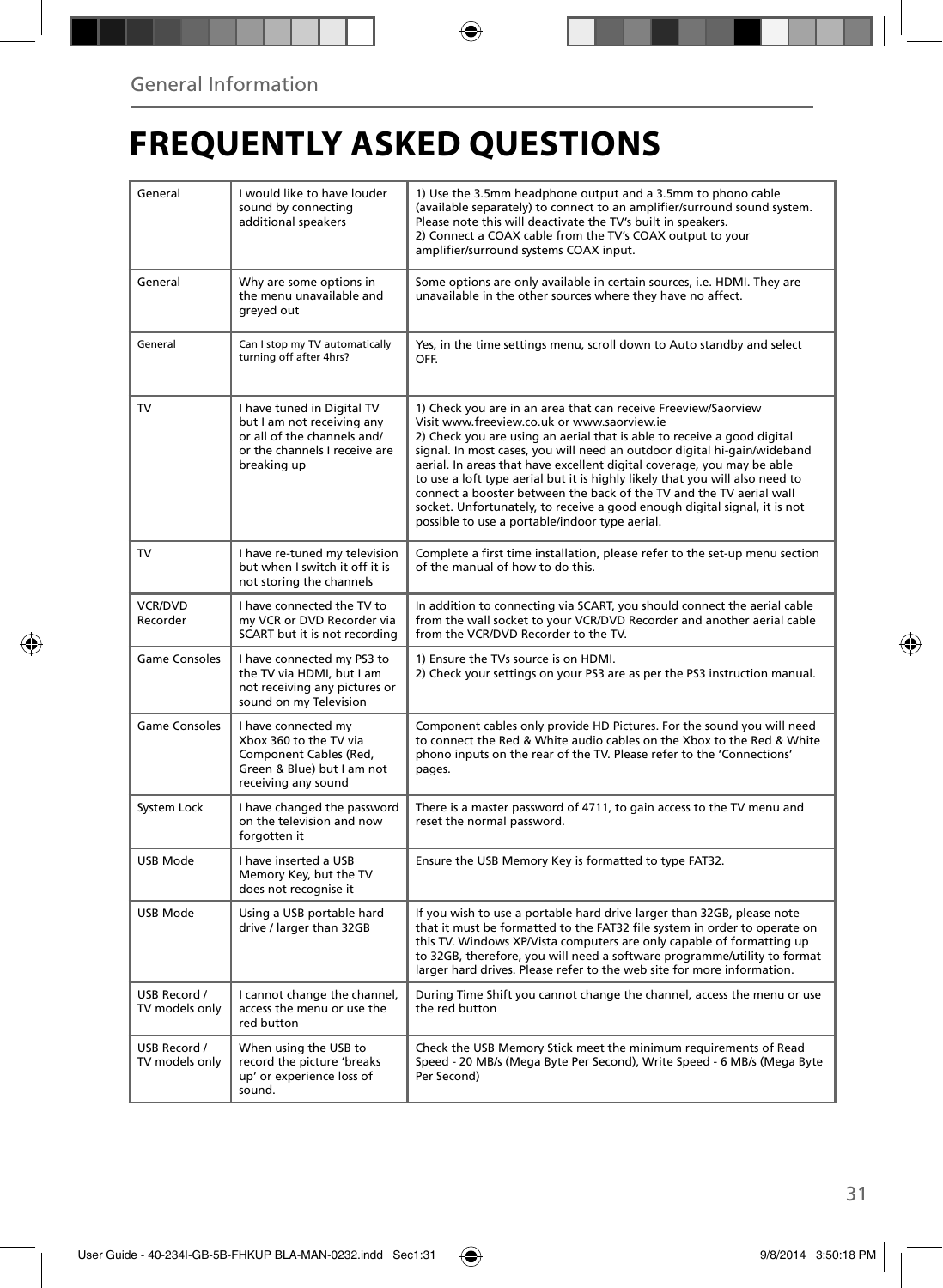# **TECHNICAL SPECIFICATION**

| Model                                     | 40/234I-GB-5B-FHKUP<br>40/234I-WB-5B-FHKUP<br>40/234I-GB-5B2-FHKUP<br>40/234I-WB-5B2-FHKUP                                                                               |  |  |  |
|-------------------------------------------|--------------------------------------------------------------------------------------------------------------------------------------------------------------------------|--|--|--|
| Screen size<br>(diagonal)                 | 40"/102cm                                                                                                                                                                |  |  |  |
| <b>Resolution</b>                         | 1920 x 1080                                                                                                                                                              |  |  |  |
| RF                                        | 75 ohm Antenna / Analog / DVB                                                                                                                                            |  |  |  |
| <b>Inputs</b>                             | 3 x HDMI, 1 x USB,<br>1 x Composite/Video, 1 x L/R Audio for Composite/Video and Component/Y Pb Pr,<br>1 x Mini Component/Y Pb Pr, 1 x VGA/PC Input, 1 x VGA/PC Audio in |  |  |  |
| <b>Sound Outputs</b>                      | 1 x Coax Audio output, 1 x 3.5mm Headphone                                                                                                                               |  |  |  |
| Sound power,<br>watts (RMS)               | $2 \times 8$                                                                                                                                                             |  |  |  |
| <b>Voltage and power</b><br>consumption   | $110 - 240V \sim 50/60Hz$<br>45/65/80W<br>(ecomode/standard/max)<br>(<0.5W inStandBy) (0W in OFF mode)                                                                   |  |  |  |
| <b>Annual Energy</b><br>Consumption       | 66 kWh                                                                                                                                                                   |  |  |  |
| <b>Energy Rating (EEI)</b>                | $A+$                                                                                                                                                                     |  |  |  |
| <b>Dimensions including</b><br>stand (mm) | 906W x 582H x 210D                                                                                                                                                       |  |  |  |
| Net weight (Kgs)                          | 8.7                                                                                                                                                                      |  |  |  |
| <b>Wall Mounting</b>                      | VESA 200 x 100 (mm)                                                                                                                                                      |  |  |  |

### **Compatible files in USB Mode**

| Media   | File Ext.                             | Codec                                                  |                       |                                                    |
|---------|---------------------------------------|--------------------------------------------------------|-----------------------|----------------------------------------------------|
|         |                                       | Video                                                  | Audio                 |                                                    |
| Movie   | .mpg                                  | Mpeg-1, Mpeg-2                                         |                       | Max Resolution: 1920x1080                          |
|         | Xvid, MJPEG,<br>.avi<br>MPEG-4 SP/ASP |                                                        | Max Data rate: 40Mbps |                                                    |
|         | .ts                                   | Mpeg-2                                                 | MP3, WMA<br>MP3       | Max Resolution: 1920x1080<br>Max Data rate: 40Mbps |
|         | .dat                                  | Mpeg-1                                                 |                       |                                                    |
|         | .mp4                                  | Mpeg-1, Mpeg-2                                         |                       | Max Resolution: 1024x768                           |
| Music   | .vob                                  | Mpeg-2                                                 |                       | Max Data rate: 40Mbps                              |
|         | mp3.                                  |                                                        |                       | Sample Rate 16K-48KHz                              |
|         | .wma                                  |                                                        | <b>WMA</b>            | Bit rate: 32K - 442Kbps                            |
| Picture | .jpg                                  | Progressive JPEG<br><b>Baseline JPEG</b><br><b>BMP</b> |                       | Max Resolution: 1024x768                           |
|         | .jpeg                                 |                                                        |                       | Max Resolution: 8192x8192                          |
|         | .bmp                                  |                                                        |                       | Max Resolution: 6500x6500                          |